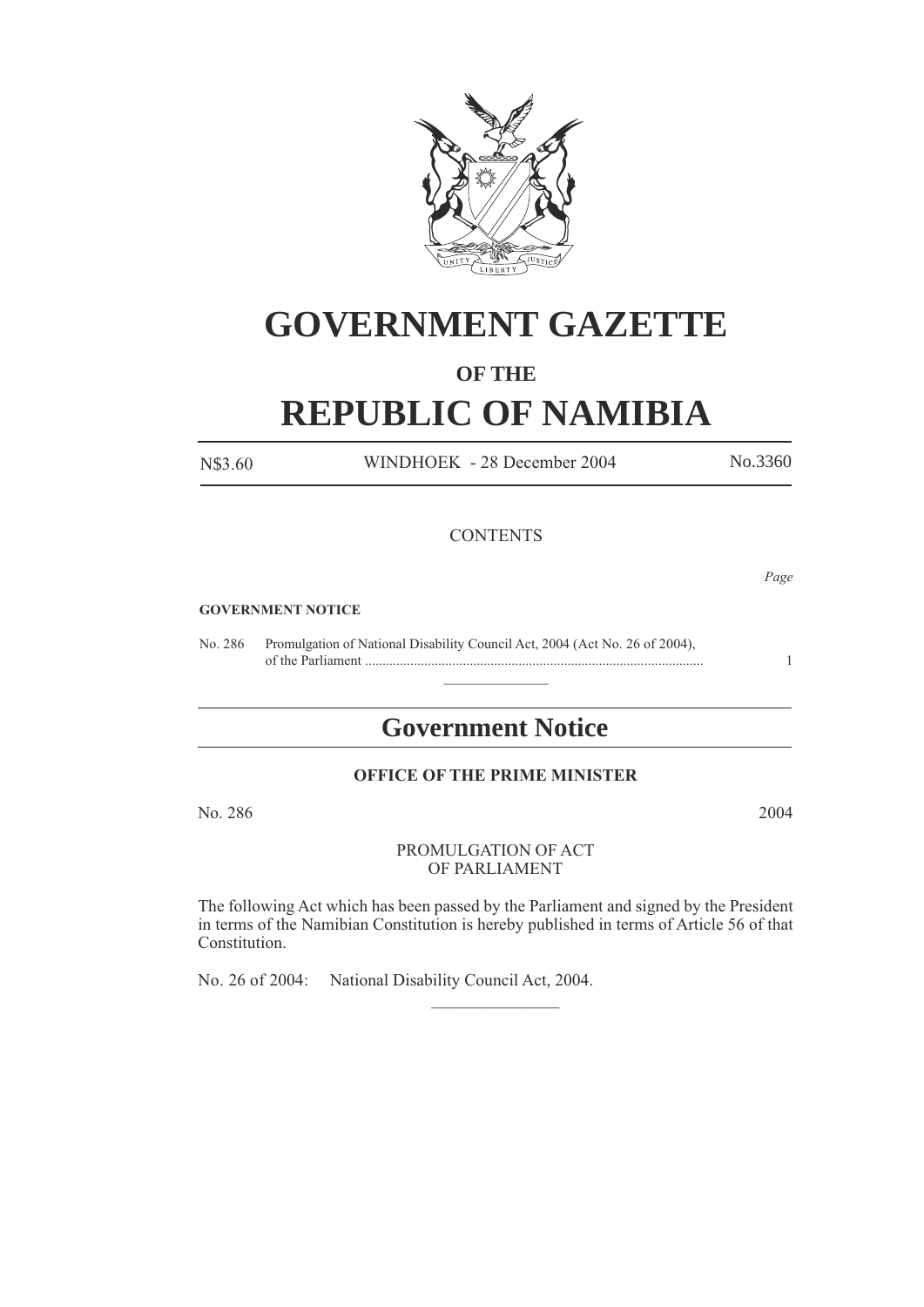## **ACT**

#### **To establish a National Disability Council; to provide for the functions, powers and composition of the Council; and to provide for matters incidental thereto.**

*(Signed by the President on 19 December 2004)*

#### **ARRANGEMENT OF SECTIONS**

#### Section

- 1. Definitions
- 2. Establishment of Council<br>3. Functions of Council
- 3. Functions of Council<br>4. Powers of Council
- 4. Powers of Council<br>5. Composition of Co
- 5. Composition of Council
- 6. Disqualification for appointment as member of Council
- 7. Tenure of office of members
- 8. Vacation of office and filling of vacancies<br>9. Meetings of Council
- 9. Meetings of Council<br>10. Remuneration and al
- Remuneration and allowances
- 11. Rules
- 12. Committees<br>13. Director and
- 13. Director and other staff<br>14. Delegation of powers and
- Delegation of powers and assignment of functions
- 15. Council may gather information
- 16. Provision of information and raising of awareness<br>17. Annual report of Government ministries
- 17. Annual report of Government ministries<br>18. Funds of Council
- Funds of Council
- 19. Financial year<br>20. Accounting an
- 20. Accounting and auditing<br>21. Annual report of Council
- 21. Annual report of Council<br>22. Offences and penalties
- 22. Offences and penalties<br>23. Regulations
- 23. Regulations<br>24. Short title and
- Short title and commencement

#### **SCHEDULE**

**BE IT ENACTED** by the Parliament of the Republic of Namibia as, follows: -

#### **Definitions**

**1.** In this Act, unless the context indicates otherwise -

"chairperson" means the chairperson of the Council;

"committee" means a committee of the Council, established under section 12;

"Council" means the National Disability Council of Namibia established by section 2;

"disability" means a physical, mental or sensory impairment that alone, or in combination with social or environmental barriers, affects the ability of the person concerned to take part in educational, vocational, or recreational activities;

"Minister" means the Minister responsible for rehabilitation;

"National Policy on Disability" means the National Policy on Disability adopted by the National Assembly in July, 1997 and set out in the Schedule;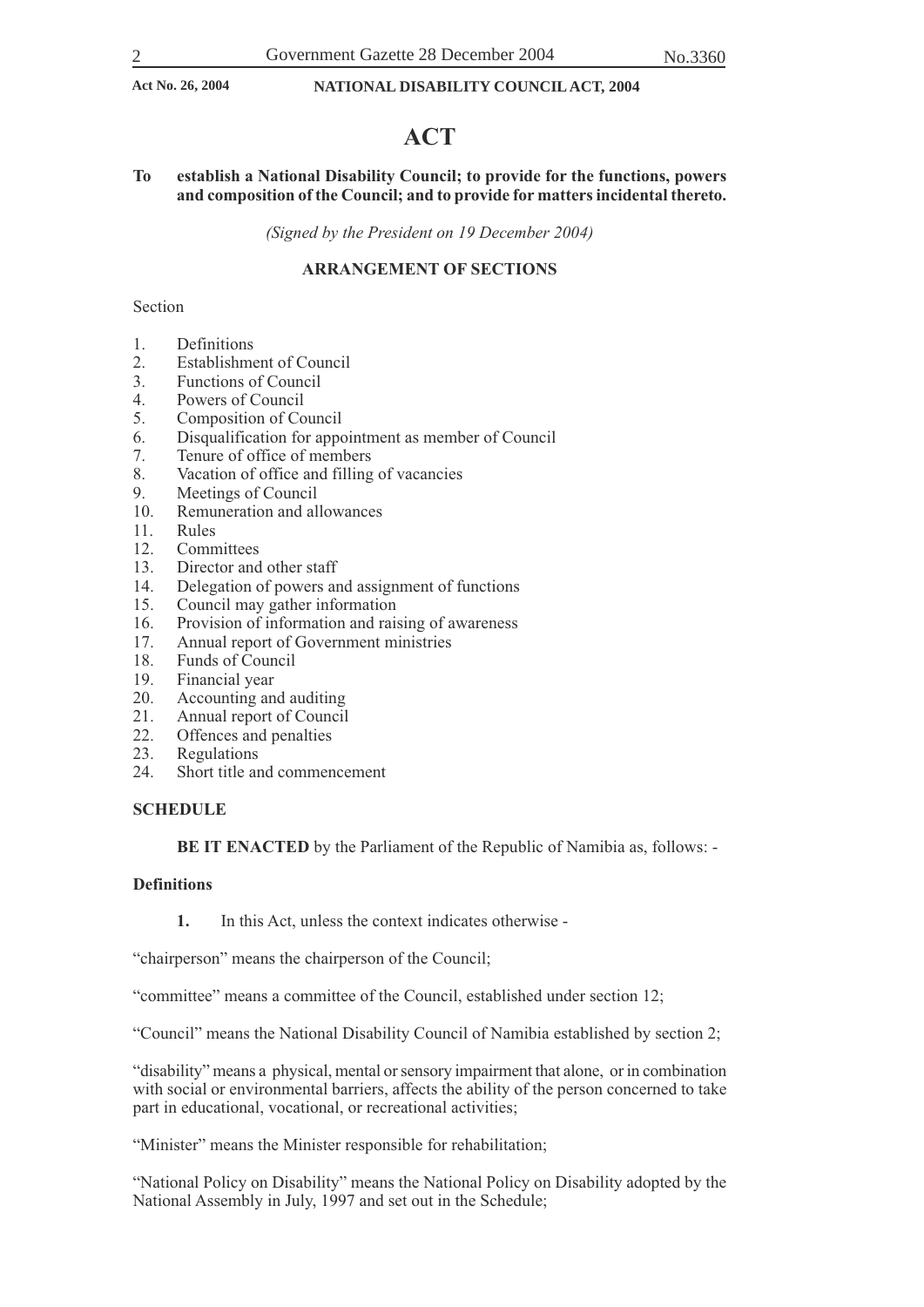"organisation of persons with disabilities" means an organisation that promote the interests of disabled persons and of which a majority of its members are persons with disabilities or if the organisation is a federal organisation, of which the majority of its members are organisations of persons with disabilities;

"this Act" includes regulations made under section 23.

#### **Establishment of Council**

**2.** A juristic person to be known as the National Disability Council is hereby established.

#### **Functions of Council**

- **3.** (1) The functions of the Council are to -
- (a) monitor the implementation of the National Policy on Disability in the manner provided in this Act ;
- (b) identify provisions in any law, which may hinder the implementation of the National Policy on Disability and make recommendations in that regard;
- (c) advise any person responsible for the enforcement of existing legislation which provides for equal opportunities for all people in Namibia on the enforcement of that legislation;
- (d) comment on proposed legislation which may affect persons with disabilities in any manner;
- (e) consult with persons with disabilities, organisations of persons with disabilities and organisations rendering services to persons with disabilities, and take any other steps in order to obtain necessary information on the implementation of the National Policy on Disability;
- (f) initiate amendments to the National Policy on Disability in order to ensure that it takes account of changing circumstances; and
- (g) in general take all necessary steps in order to improve the situation of persons with disabilities in Namibia.

If the Council considers it desirable to amend the National Policy on Disability, it may make a recommendation to Cabinet for the amendment thereof.

(3) Cabinet may accept or reject any recommendation made under subsection (2), or may refer it back to the Council for reformulation.

(4) If Cabinet accepts a recommendation to amend the National Policy on Disability, such amendment must be made by the Minister by notice in the *Gazette*.

#### **Powers of Council**

**4.** (1) In order to perform its functions, the Council has, in addition to any power granted to it elsewhere in this Act, the following powers:

- (a) To institute and defend legal proceedings in its own name;
- (b) to own property and deal with such property;
- (c) to make representations on behalf of any person with a disability before any organ of the state, or provide or procure legal assistance for any persons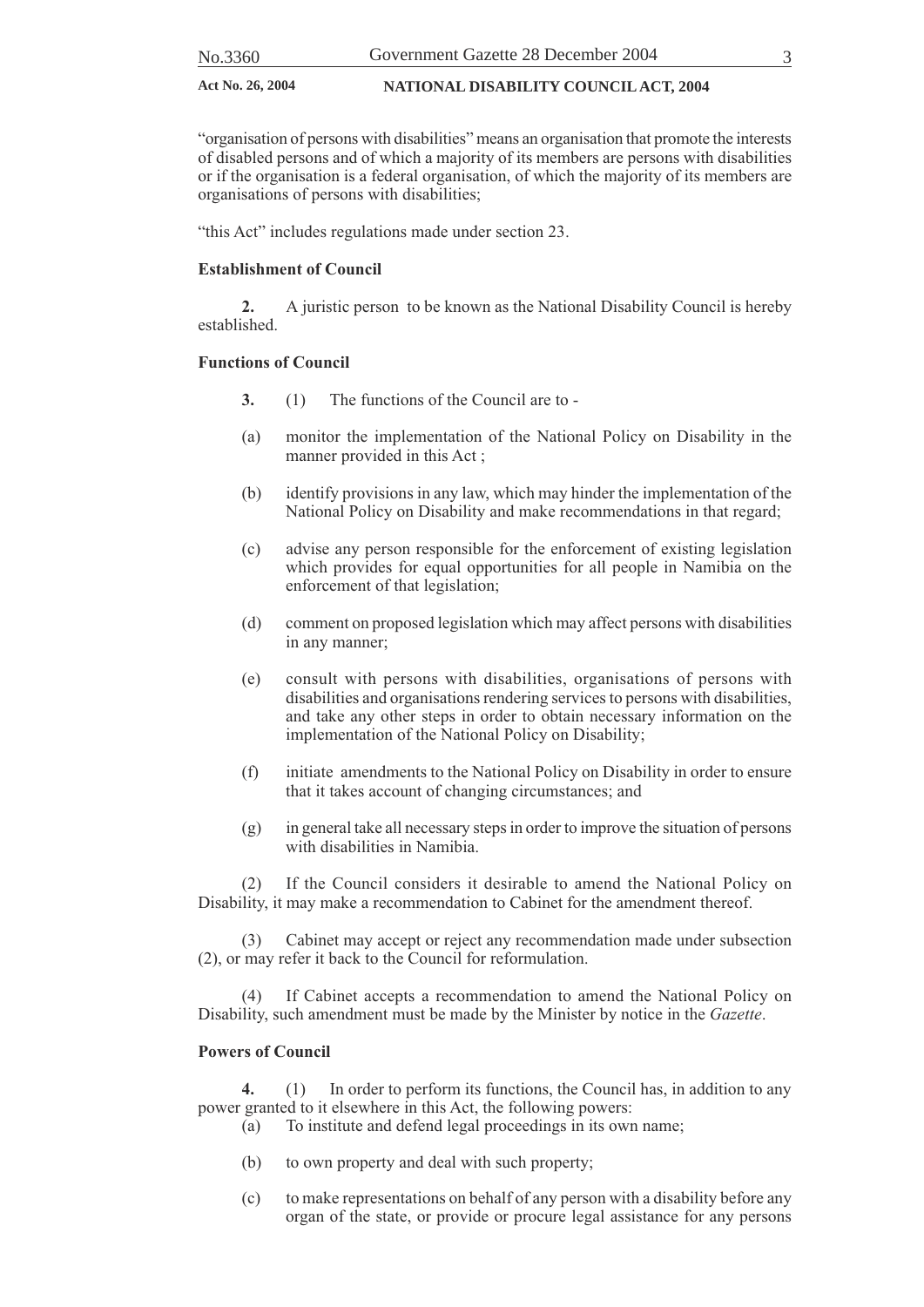with disabilities, if the matter in question relates to the rights of, or the integration of persons with disabilities in society;

- (d) to recommend to Cabinet the taking of necessary steps in order to facilitate compliance with the National Policy on Disability;
- (e) to recommend the amendment of any law; and
- (f) where any Government ministry fails to submit an annual report to it in terms of section 17(1), to demand the submission of that report to it within a period specified in that demand.

(2) Cabinet must, within six months from the date of receipt of the recommendation referred to in subsection  $(1)(d)$ , inform the Council whether or not it accepts the recommendation.

#### **Composition of Council**

**5.** (1) The Council is composed of the following members appointed by the Minister:

- (a) Seven members nominated by organisations of persons with disabilities which is in the opinion of the Minister representative of as many kinds of disabilities as possible;
- (b) one member representing employers in the private sector;
- (c) three members who are staff members as defined in section 1 of the Public Service Act, 1995 (Act No. 13 of 1995), and chosen from persons whose duties relate to rehabilitation, integration or education of persons with disabilities;
- (d) one member representing trade unions in Namibia; and
- (e) one member who has special knowledge of, or interest in, disability or any issue relating to disability.
- (2) A majority of the members of the Council must be persons with disabilities.

(3) Whenever an appointment under subsection  $(1)(a)$  is required to be made, the Minister must request organisations of persons with disabilities to nominate within a specified period, being at least 60 days, suitable persons to be appointed as members of the Council.

- (4) The Minister must cause the invitation referred to in subsection (3) to be -
- (a) published in at least two newspapers circulating in Namibia;
- (b) broadcast on radio on such stations as the Minister may think fit; and
- (c) sent by way of written notice to such organisations of persons with disabilities as he or she is aware of.

(5) If the Minister does not receive a nomination within the period requested, the Minister may appoint any suitable person to be a member of the Council, and any person appointed under this subsection holds office as if nominated in accordance with subsection (3).

(6) The Minister must, as soon as possible after the appointment of members of the Council, give notice in the *Gazette* of the names and date of appointment of the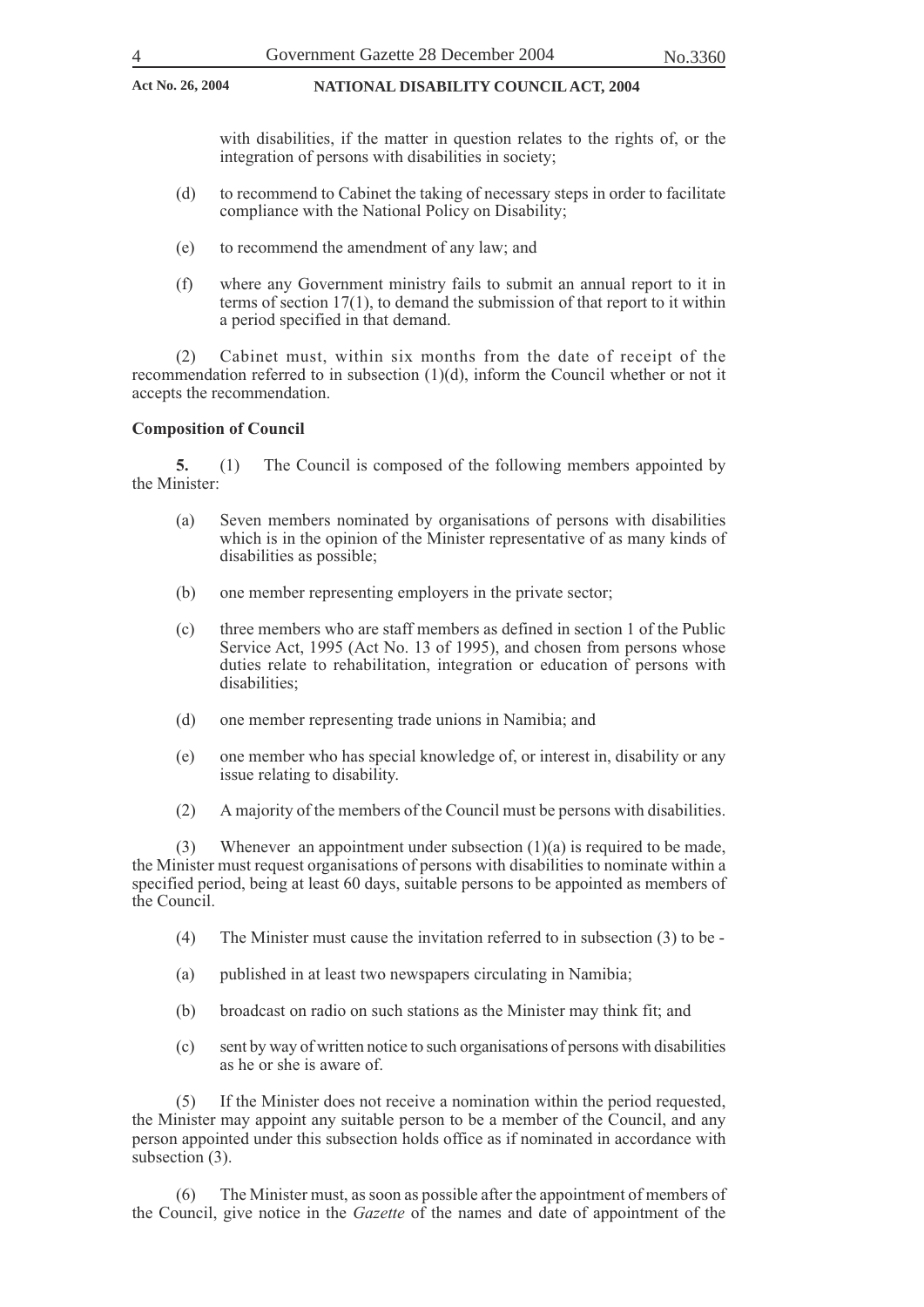| No.3360 | Government Gazette 28 December 2004 |  |
|---------|-------------------------------------|--|
|         |                                     |  |

members and, in the case of a member appointed to fill a casual vacancy, the period for which he or she is appointed.

#### **Disqualification for appointment as member of Council**

**6.** A person does not qualify for appointment as a member of the Council if he or she -

- (a) is an unrehabilitated insolvent;
- (b) is not a Namibian citizen or a holder of a permanent residence permit;
- (c) has under any law been declared to be of unsound mind;
- (d) has during the period of ten years immediately preceding the date of commencement of this Act, or at any time after that date, been convicted of a criminal offence and sentenced to imprisonment without the option of a fine.

#### **Tenure of office of members**

**7.** (1) Subject to subsection (2) and section 8, a member of the Council holds office for a period of three years and is, at the expiry of that period, eligible for reappointment.

(2) A member of the Council who is appointed to fill a casual vacancy, is appointed for the unexpired portion of the term of office of the member in whose place he or she is appointed.

#### **Vacation of office and filling of vacancies**

**8.** (1) Notwithstanding section 7, a member of the Council vacates his or her office if he or she -

- (a) becomes subject to a disqualification referred to in section 6;
- (b) is absent from three consecutive meetings of the Council without the permission of the Council;
- (c) resigns his or her office by written notice to the Minister; or
- (d) is removed from office by the Minister under subsection (2).

(2) The Minister may, by notice in writing, remove a member of the Council from office if the Minister, after giving the member concerned a reasonable opportunity to be heard, is satisfied that such member is for any good reason unable or unfit to discharge the functions of a member or to represent the interests which he or she is required to represent.

(3) If a member of the Council dies, or his or her office becomes vacant in terms of subsection (1), the Minister must, with due regard to section 5(1), and in the case of a member referred to in section  $5(1)(a)$ , with due regard to section  $5(3)$  as well, appoint a person to fill the vacancy for the unexpired portion of the term of office of the member in whose stead he or she is appointed.

#### **Meetings of Council**

**9.** (1) The Council must hold its first meeting within one month from the date of appointment of the members of the Council, on such date and at such time and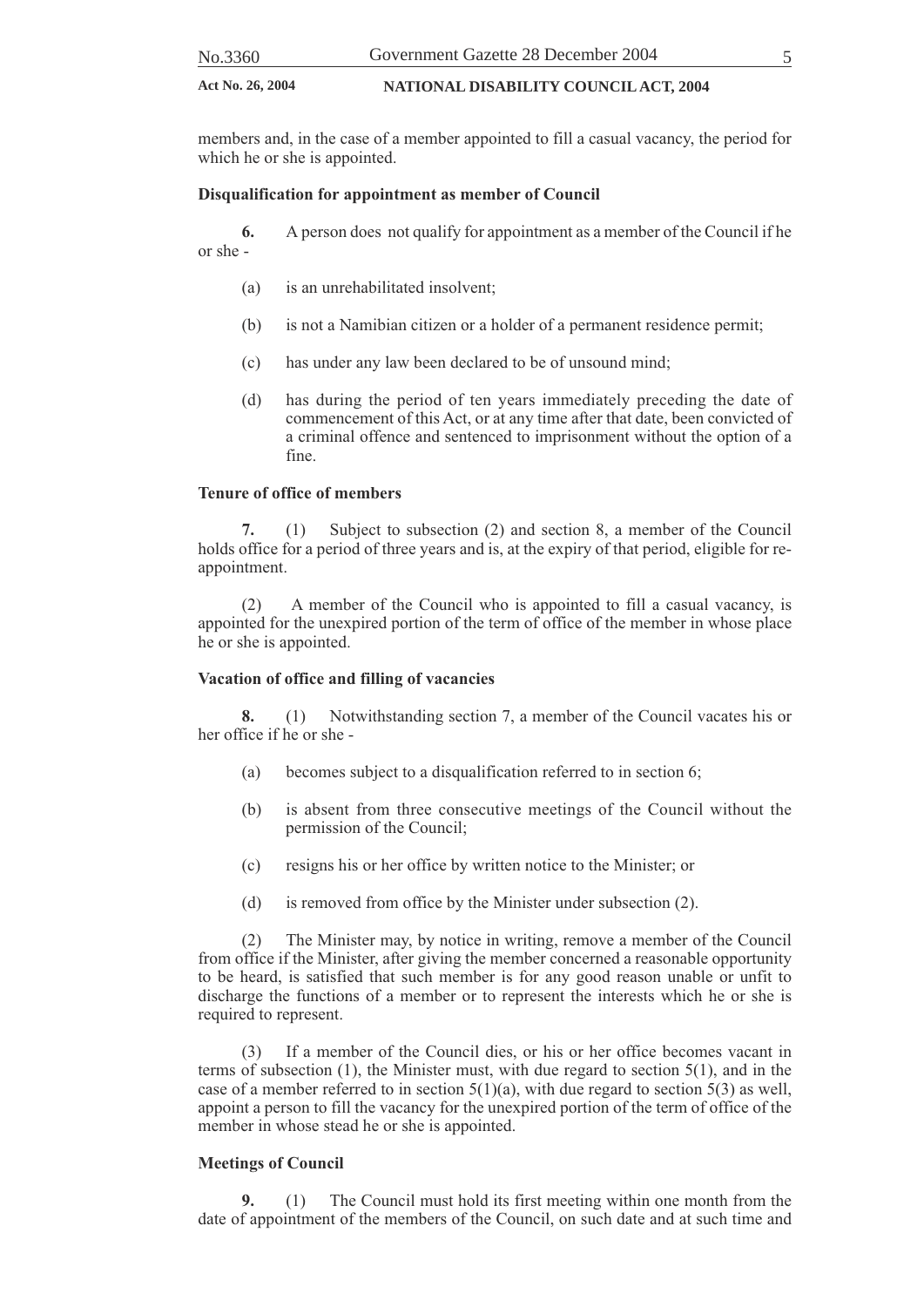place as the Minister may determine, and thereafter, the Council shall hold its meetings on such date and at such times and places as the Council may determine, but the Council shall hold at least two meetings every year.

If the Council does not determine the date, time and place for its next meeting, the chairperson must determine the date, time and place.

The Council must, at its first meeting, elect from amongst its members a chairperson and a vice-chairperson, who shall hold office for one year.

(4) Either the chairperson or the vice-chairperson must be a person with a disability.

(5) The chairperson must convene a special meeting of the Council -

(a) when the Minister in writing requests him or her to do so; or

(b) when at least six members, in writing, request him or her to do so.

(6) If the chairperson receives a request referred to in subsection (5), he or she must convene such meeting to be held within 14 days after the date on which he or she has received the request.

(7) The chairperson, or in his or her absence, the vice-chairperson, or in the absence of both the chairperson and the vice-chairperson, such member of the Council as the members present may elect, must preside at a meeting of the Council.

(8) A majority of the members of the Council constitutes a quorum at a meeting of the Council.

(9) A decision of a majority of the members of the Council present at a meeting of the Council is the decision of the Council and, in the event of an equality of votes, the person presiding at that meeting has a casting vote in addition to his or her deliberative vote.

(10) The Council may invite any person to attend its meetings and to take part in the deliberations of the Council, but that person has no vote.

(11) A decision of the Council is not rendered invalid by reason only of a vacancy on the Council or of the fact that a person who is not entitled to sit as a member of the Council sits as such a member when the decision is taken, if the decision is taken by the requisite majority of the members present at the time and entitled to vote.

(12) The person presiding at a meeting of the Council or a committee must cause a record to be kept of the proceedings of its meetings, and must cause that record to be submitted to the Minister as soon as possible after a meeting of the Council.

#### **Remuneration and allowances**

**10.** (1) There must be paid to a member of the Council or of a committee, who is not in the full-time employ of the State, in respect of his or her services as a member of the Council or of any such committee, out of the funds of the Council, such remuneration or allowances as the Council, with the approval of the Minister and the Minister responsible for finance, may determine.

(2) Different allowances may be determined under subsection (1) according to the different offices held by the persons concerned or the work performed by them.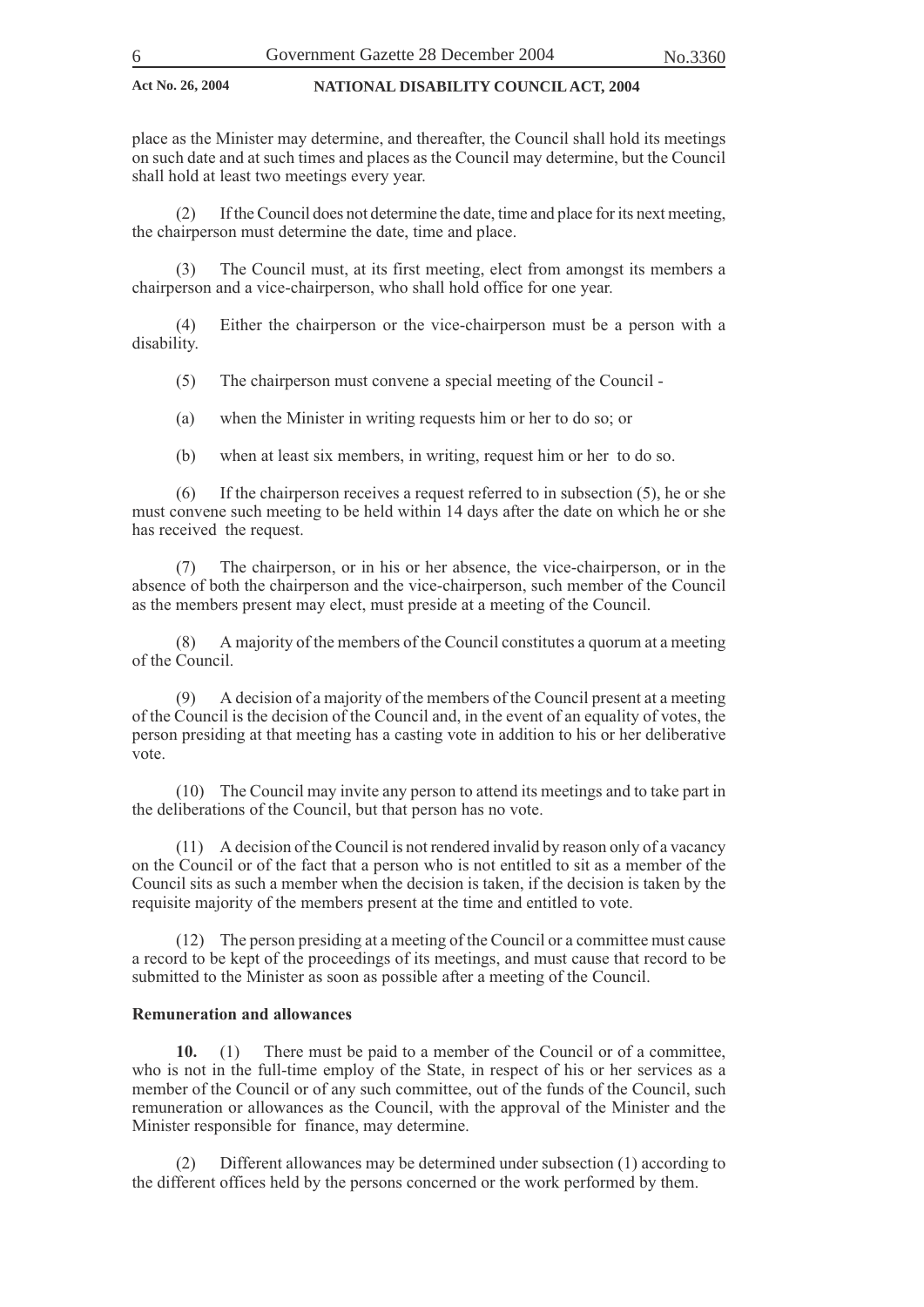(3) The Council may, with the approval of the Minister, reimburse a member of the Council and of a committee for expenses reasonably incurred by him or her while travelling to, or attending, a meeting of the Council or of a committee, or while performing any work of the Council or of a committee and allowed by the Council.

#### **Rules**

- **11.** The Council may, with the approval of the Minister, make rules relating to -
- (a) the good administration of the affairs of the Council and the effective execution of its functions;
- (b) the appointment of the staff of the Council, other than the director;
- (c) the conditions of service of the staff of the Council, other than the director; and
- (d) the supervision of the staff of the Council, other than the director, and the disciplinary measures and disciplinary procedures applicable to them.

#### **Committees**

**12.** (1) The Council may establish such committees as it may consider necessary to assist the Council in the exercise of such of its powers or the performance of such of its functions under this Act as the Council may delegate or assign to it under section 14.

(2) The Council may appoint as a member of a committee any person who is not a member of the Council, but at least one member of the committee must be a member of the Council.

(3) The Council may appoint one member of a committee as the chairperson of that committee.

(4) The chairperson of a committee or, in his or her absence, such member of the committee as the members present may elect must preside at a meeting of the committee.

(5) A majority of the members of a committee constitutes a quorum at a meeting of a committee.

(6) A decision of a majority of the members of a committee present at a meeting of a committee is the decision of the committee and, in the event of an equality of votes, the person presiding at that meeting has a casting vote in addition to his or her deliberative vote.

(7) Subject to subsection (5), a decision of a committee is not rendered invalid by reason only of a vacancy on the committee or of the fact that a person who is not entitled to sit as a member of the committee sits as such a member when the decision is taken, if such decision is taken by the requisite majority of the members present at the time and entitled to vote.

(8) The person presiding at a meeting of a committee must cause a record to be kept of the proceedings of its meetings, and must cause that record to be submitted to the Council as soon as possible after a meeting of the committee.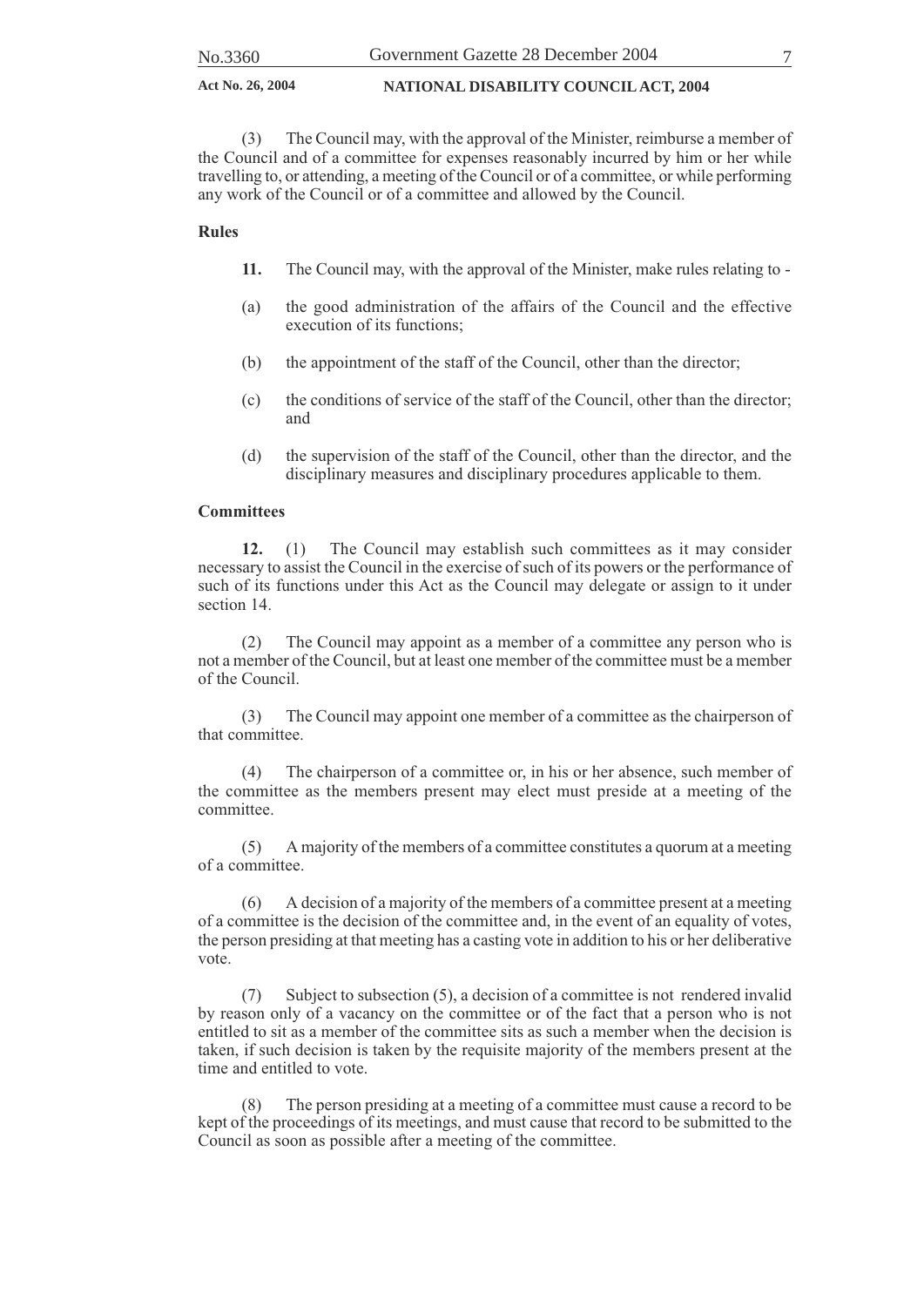#### **Director and other staff**

**13.** (1) The Council must, with the approval of the Minister, appoint on such terms and conditions as it, with the approval of the Minister and the Minister responsible for finance, may determine.

- (2) The director is the chief executive officer of the Council and -
- (a) is responsible for the day-to-day administration of the affairs of the Council, subject to the directions of, and in accordance with the rules and procedures determined by the Council;
- (b) must supervise the staff of the Council, and exercise disciplinary power over such staff in accordance with the rules made by the Council;
- (c) is the accounting officer of the Council charged with accounting of moneys received and payments made by the Council;
- (d) must exercise such powers and perform such other duties and functions as the Council may delegate or assign to him or her.

(3) The Council may, on the recommendation of the director and subject to the rules made by the Council with the approval of the Minister, appoint such other staff as it may consider necessary to assist the Council in the performance of its functions.

#### **Delegation of powers and assignment of functions**

- **14.** (1) The Council may, in writing -
- (a) delegate a power conferred upon it by or under this Act to the director, a committee or a member of staff of the Council; or
- (b) assign the performance of a function entrusted to it by or under this Act to the director, a committee or a member of staff of the Council.
- (2) The director may, in writing -
- (a) delegate a power conferred upon him or her by or under this Act to a member of staff of the Council; or
- (b) assign the performance of a function entrusted to him or her by or under this Act to a member of staff of the Council.

(3) The Council or the director may make the delegation or the assignment under subsection (1) or (2) subject to such conditions and restrictions as the Council or the director may determine, and the Council or the director may withdraw or amend the delegation or the assignment.

(4) The Council or the director is not divested of a power or a function delegated or assigned by the Council or the director under subsection (1) or (2), and may amend or withdraw a decision made in the exercise of the delegated powers or in the performance of the assigned functions.

#### **Council may gather information**

**15.** (1) In order to better perform its functions, the Council may gather information regarding -

(a) persons with disabilities in Namibia, the type and severity of their disability, their needs, the extent to which they are integrated into society and methods by which they can be better integrated into society;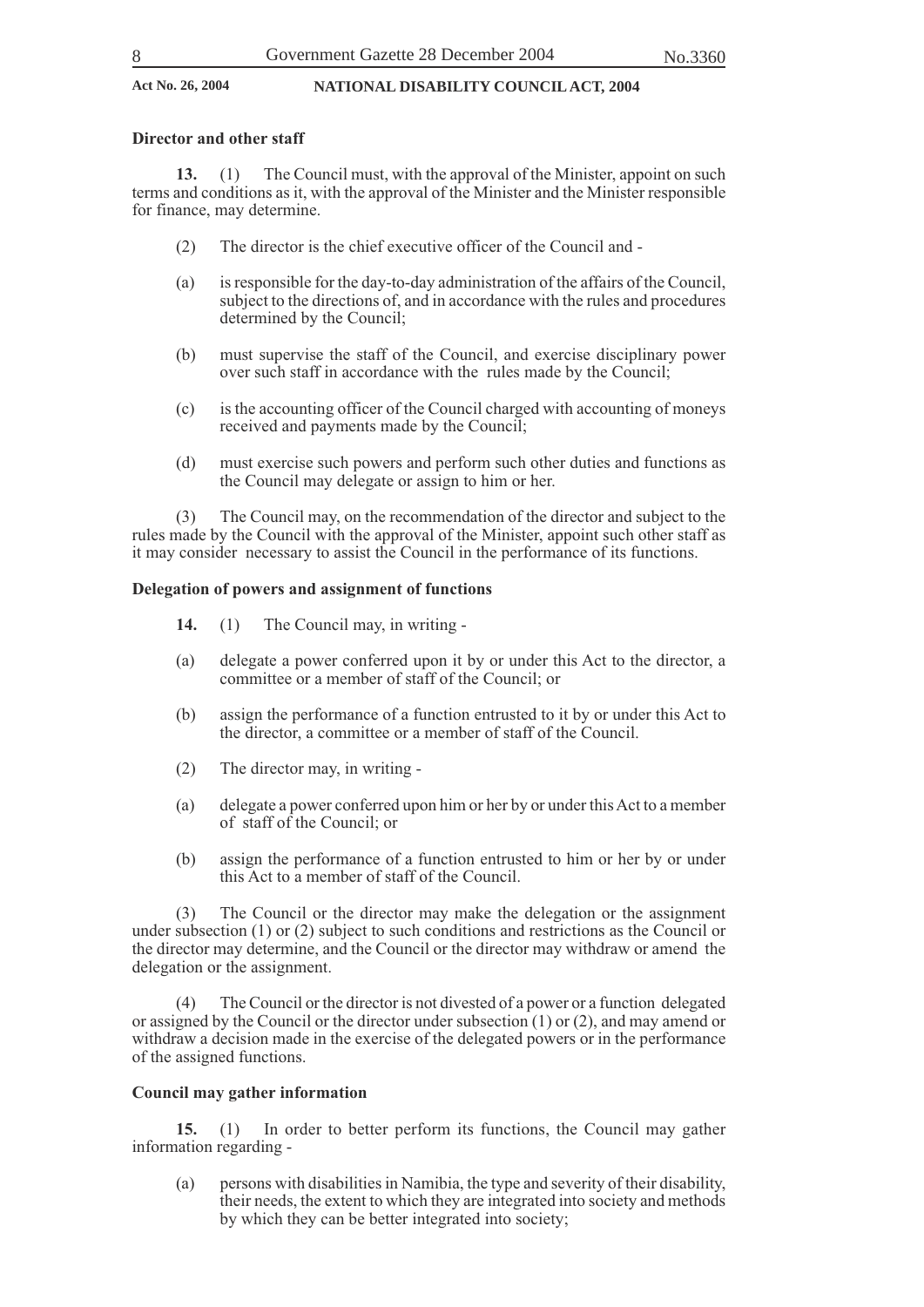- (b) organisations of persons with disabilities and organisations rendering services to persons with disabilities and the type of services rendered by those organisations;
- (c) persons with disabilities in respect of or to whom services are rendered by the organisations referred to in paragraph (b);
- (d) such financial information as the Council may require to assess the financial position of the organisations referred to in paragraph (c) and the financial control and management of those organisations;
- (e) the sources of funding of the organisations referred to in paragraph (c);
- (f) the services rendered by the Government to persons with disabilities and the Government policies and plans regarding persons with disabilities; and
- (g) any information that the Council may require in order to perform any function or exercise any power under this Act.

(2) In order to obtain the information referred to in subsection (1), the Council may hold hearings that may be open to the public, which may be held on such date and at such times and places as the Council may determine.

(3) The Council must give at least 14 days' written notice of a hearing referred to in subsection (2) to the members of the public.

(4) For the purposes of subsection (2), the Council may, in writing, summon any person who, in the opinion of the Council, is able to furnish information material to the hearing referred to in subsection (2), or who the Council has reason to believe has in his or her possession or custody or under his or her control any book, document or record relating to the subject of the hearing, to appear on the date and at a time and place specified in the summons to be examined or to produce that book, document or record, and may retain for examination any book, document or record produced.

- (5) A summons referred to in subsection (4) must -
- (a) be issued under the hand of the chairperson;
- (b) state the name of the person required to appear before the Council, the date on which, and the time and place at which, he or she is required to appear and also state the description of the book, document or record, if any, which that person is required to produce at the hearing referred to in subsection (1).

(6) The chairperson must cause the summons referred to in subsection (4), to be served by a person authorised by the Council, by delivering a copy of the summons -

- (a) to the person summoned in person; or
- (b) at his or her usual or last known place of residence or place of employment to a person apparently over the age of 16 years and apparently residing or employed there.

(7) A return by the person who served the summons that service of the summons has been effected in terms of subsection (6) is *prima facie* proof of the service.

(8) The Council may, through its chairperson, administer an oath to, or accept a solemn affirmation from, any person at the hearing, and examine him or her, or instruct him or her to produce any book, document or record in his or her possession or custody or under his or her control.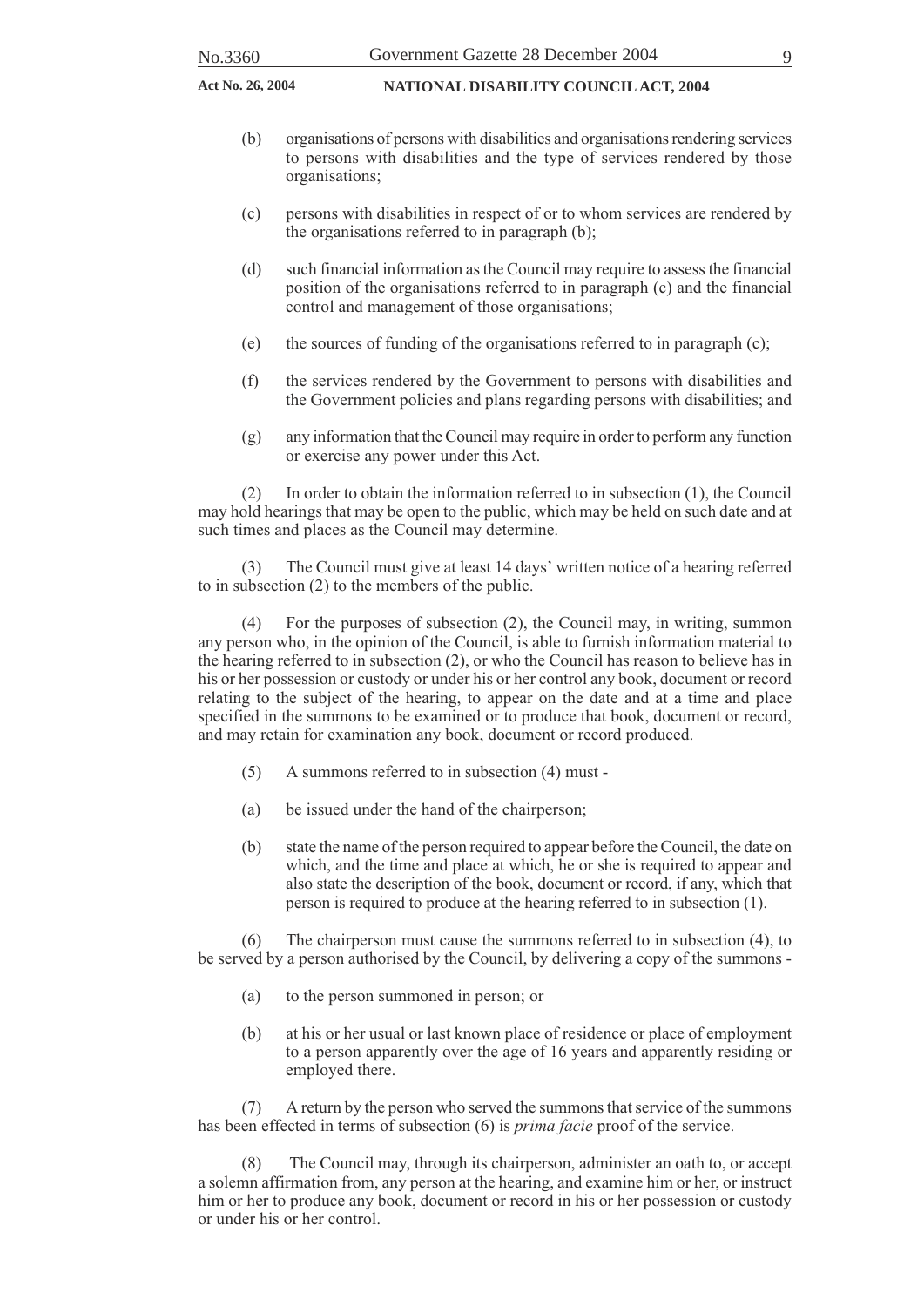- (9) In conducting a hearing, the Council -
- (a) is not bound by the strict rules of the law of evidence and it may ascertain, subject to the principles of natural justice and fairness, a relevant fact in such manner as it may consider fit; and
- (b) may admit in evidence a matter which is reasonably of probative value.

(10) Evidence to prove or disprove a fact in issue may be submitted to the Council in writing or orally.

(11) A person who, having been summonsed under subsection (4) to appear before the Council at a hearing and to testify or to produce a book, document, record or other evidence relevant to the hearing, without reasonable cause -

- (a) fails or refuses to appear before the Council at the specified date, time and place;
- (b) having appeared before the Council, refuses to answer truthfully and to the best of his or her knowledge any question put to him or her;
- (c) makes a false statement or representation to the Council; or
- (d) refuses or fails to produce or surrender to the Council a book, document, record, or other evidence in his or her possession,

commits an offence and is, on conviction, liable to a fine not exceeding N\$8 000 or to imprisonment for a period not exceeding two years or to both that fine and imprisonment.

(12) The failure of a person summonsed under subsection (4) to attend a hearing referred to in that subsection does not invalidate the proceedings of the hearing.

(13) The Council must keep or cause to be kept a written record of the proceedings at that hearing and of all the evidence given.

#### **Provision of information and raising of awareness**

**16.** (1) The Council may distribute information relating to an issue on disability to a person, organisation or to the public at large if -

- (a) all persons having an interest in that information have agreed to its distribution or the Council reasonably believes that no person will object to the distribution;
- (b) the information has been obtained from the Government and its distribution is not prohibited by any law; or
- (c) the information is of statistical or general nature.

(2) Nothing contained in subsection (1) is construed as permitting any action that might infringe upon the right of privacy of a person contemplated in Article 13(1) of the Namibian Constitution.

(3) The Council may run programmes or conduct campaigns to inform the public to raise the awareness of the public concerning an issue relating to disability.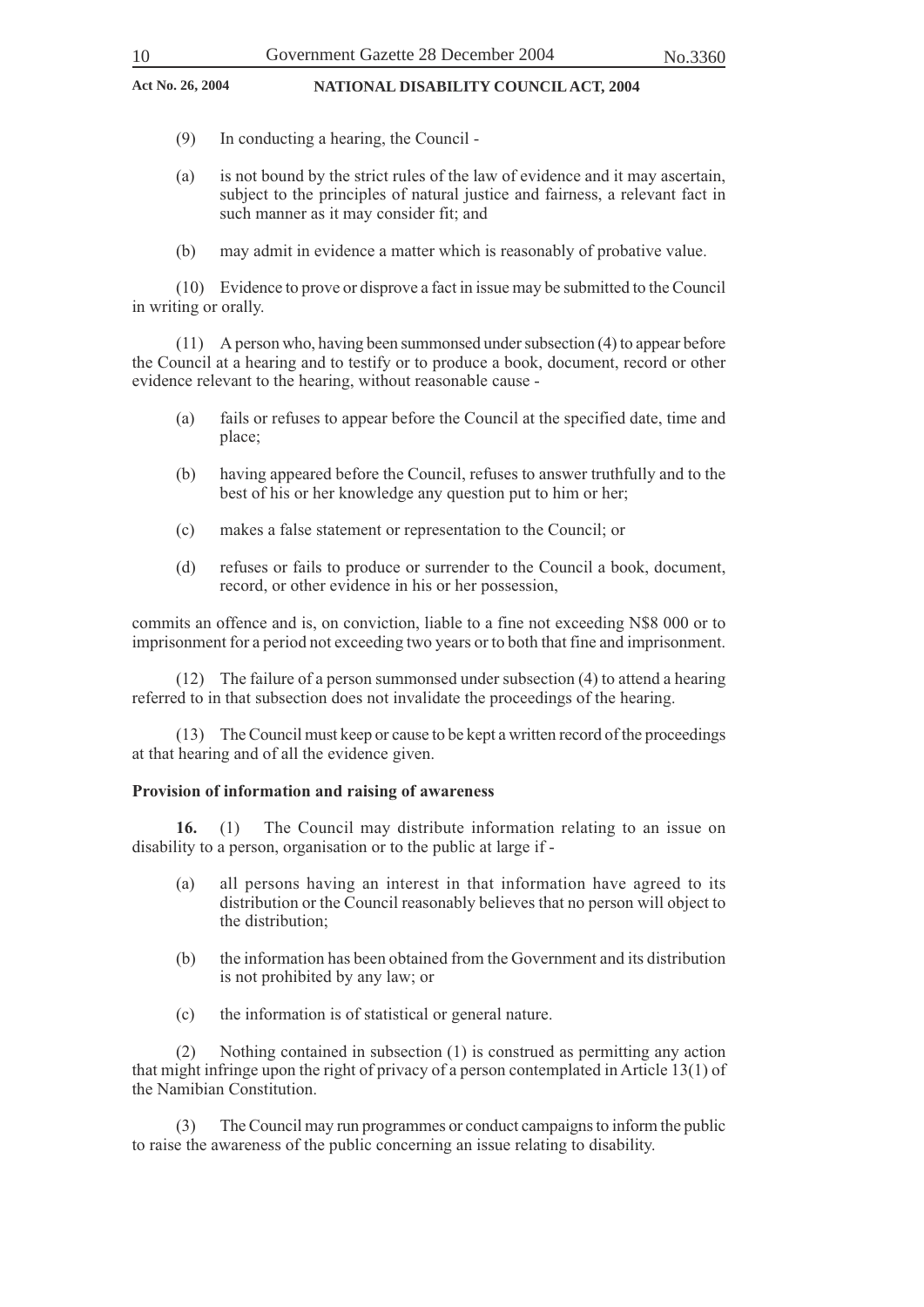#### **Annual report of Government ministries**

**17.** (1) Every Permanent Secretary of a Government ministry must, within 90 days after the end of each financial year, submit or cause to be submitted to the Council a report on the implementation of the National Policy on Disability in the ministry of which he or she is Permanent Secretary.

(2) The Council must keep at its head office a copy of every report of a Government ministry on the implementation of the National Policy on Disability open for public inspection at the Council's head office.

#### **Funds of Council**

- **18.** The funds of the Council consist of -
- (a) such moneys as may be appropriated by Parliament for the purpose;
- (b) grants, donations or bequests received by the Council with the approval of the Minister;
- (c) loans which have been raised with the approval of the Minister and the Minister responsible for finance;
- (d) the income accruing from an investment of funds of the Council; and
- (e) such other moneys or assets as may vest in or accrue to the Council, whether in the course of its operations or otherwise.

#### **Financial year**

**19.** The financial year of the Council commences on 1 April and ends on 31 March of the ensuing year.

#### **Accounting and auditing**

**20.** (1) The Council must keep proper accounts and records of all moneys received or expended by it and of all its activities during the preceding financial year.

(2) The Council must prepare a statement of accounts in respect of each financial year.

(3) A person registered as an auditor in terms of the Public Accountants' and Auditors' Act, 1951 (Act No. 51 of 1951) and appointed by the Council with the prior written consent of the Auditor-General must annually audit the accounts and records of the Council.

#### **Annual report of Council**

**21.** (1) The Council must, as soon as possible, but not later than three months after the end of each financial year, prepare or cause to be prepared and submitted to the Minister -

- (a) audited financial statements of the Council and a report of the auditor on those statements;
- (b) an annual report of the Council that
	- (i) contains all the reports of the Ministries referred to in section 17, together with the Councils comments thereon;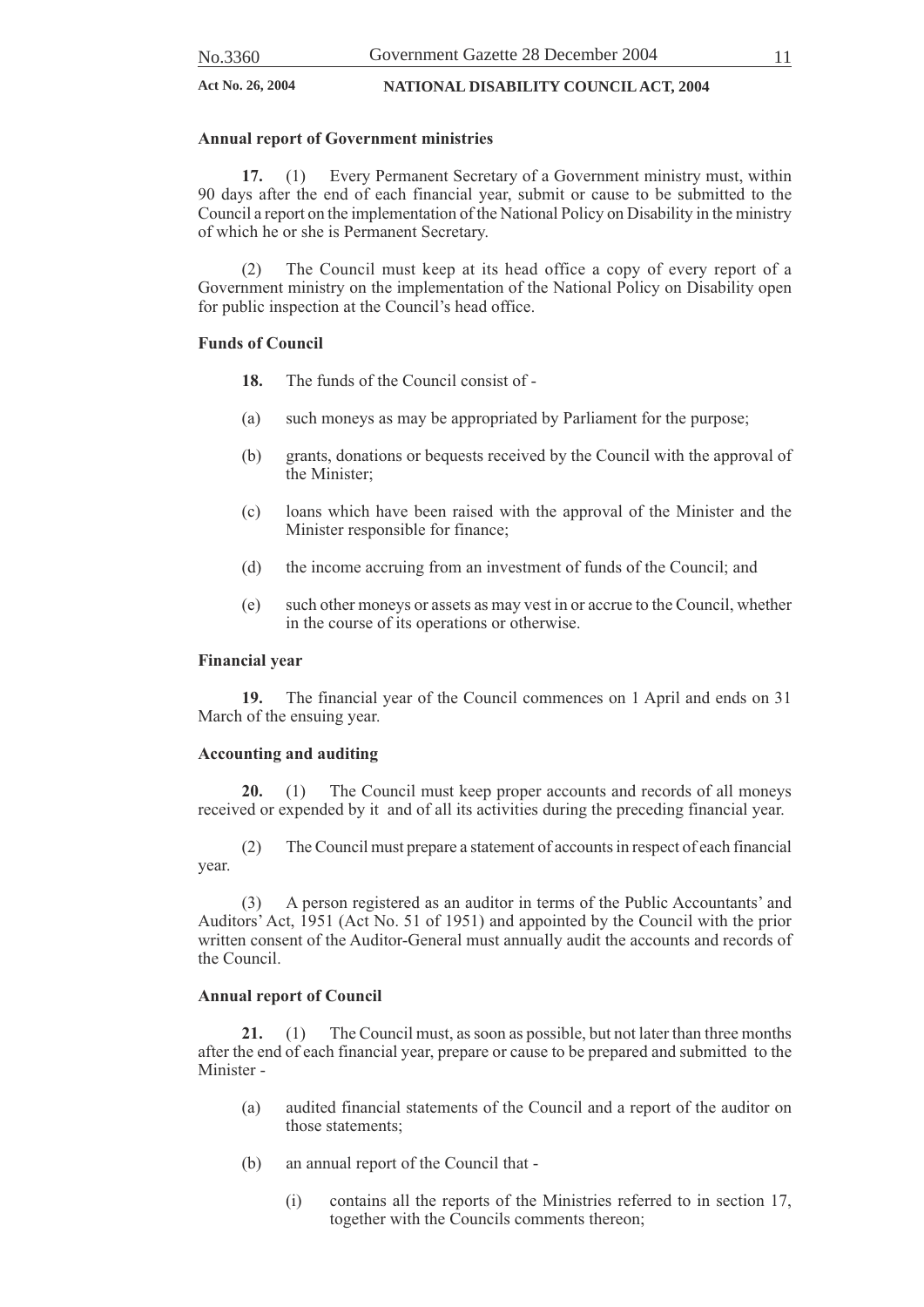- (ii) contains a report on the activities of the Council during the year concerned;
- (iii) contains a report on any matter relating to persons with disabilities in Namibia.

(2) The audited financial statements referred to in subsection  $(1)(a)$  must contain -

- (a) detailed particulars of moneys received by the Council and expenditure incurred by the Council during, and assets and liabilities at the end of, the financial year in question; and
- (b) such additional particulars as the Minister may determine.

(3) The Minister must lay the report referred to in subsection (1) upon the Table in the National Assembly within 28 days after receipt of the report, if the National Assembly is then in ordinary session or, if the National Assembly is not in ordinary session, within 28 days after the commencement of its next ordinary session.

#### **Offences and penalties**

- **22.** A person who -
- (a) in any manner discriminates against a person who testifies, assists, or participates in a hearing under section 15(1);
- (b) obstructs the Council in the performance of its functions under section 15; or
- (c) makes a false statement in the report referred to in section 17,

commits an offence and is, on conviction, liable to a fine not exceeding N\$16 000 or to imprisonment for a period not exceeding 4 years, or to both the fine and imprisonment.

#### **Regulations**

**23.** The Minister may, on the recommendation of the Council, make regulations -

- (a) prescribing the procedure to be followed at meetings of the Council;
- (b) prescribing the manner in which the Council must account for its funds and any matter relating to such accounts;
- (c) prescribing the manner in which the budget of the Council must be prepared;
- (d) prescribing the manner in which the Council may incur expenditure and the manner in which staff members of the Council may make or authorise withdrawals from the funds of the Council;
- (e) prescribing any procedural matter relating to hearings of the Council held under section 15(2);
- (f) prescribing any matter which is necessary or expedient to prescribe in order to achieve the purposes of this Act.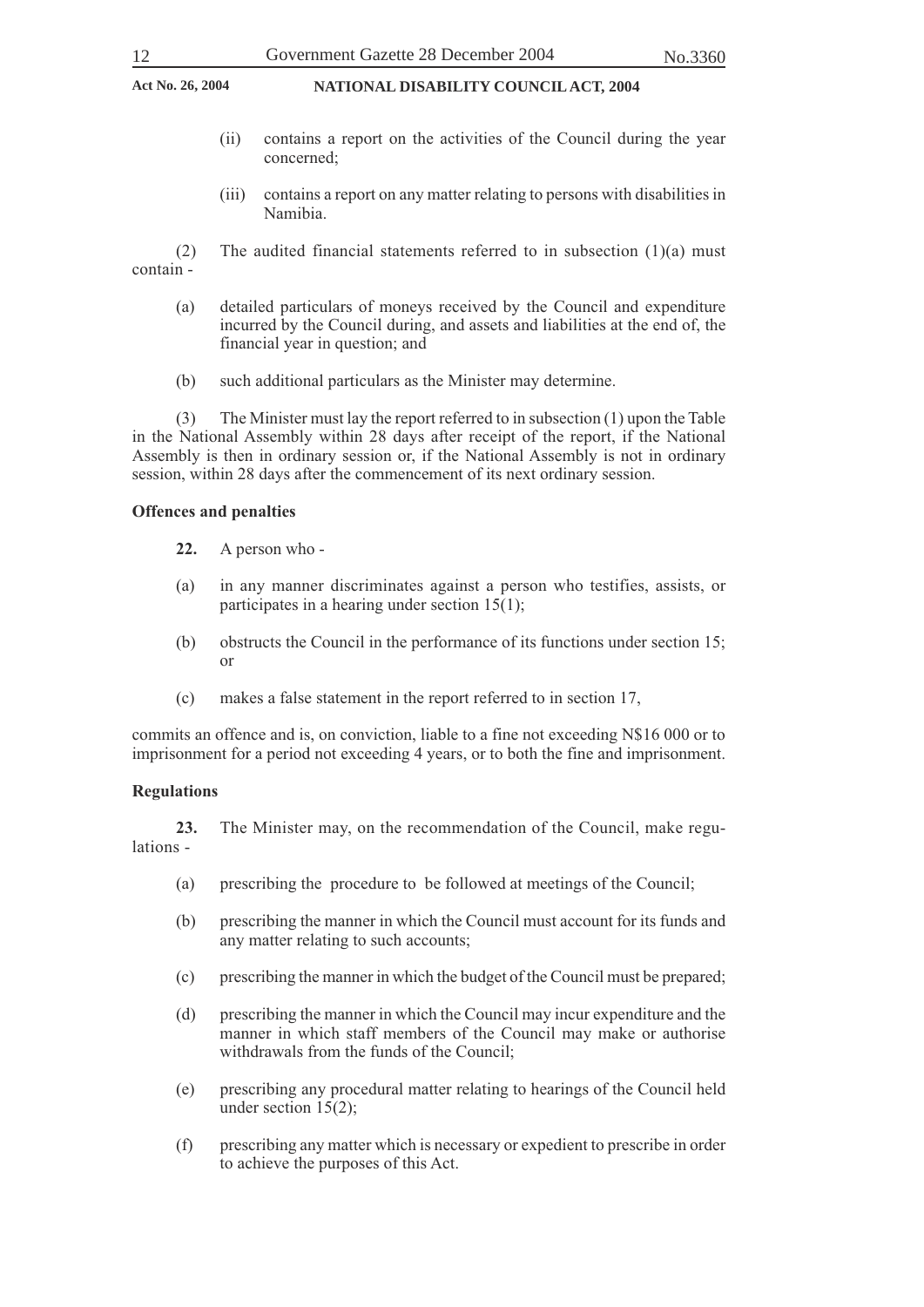#### **Short title and commencement**

**24.** This Act is called the National Disability Council Act, 2004, and comes into operation on a date to be determined by the Minister by notice in the *Gazette*.

#### **SCHEDULE NATIONAL POLICY ON DISABILITY**

#### **1. INTRODUCTION**

#### **1.1 Definitions**

The importance of definitions is more than a matter of semantics since they can influence the way in which persons with disabilities are viewed by society and by themselves. They also influence the type of provision made to meet the needs of persons with disability.

There are a number of definitions of disability and of persons with disabilities. The most widely used is **the medical model**. However, organisations of and for disabled people are increasingly adapting **a social model**. The World Health Organisation uses the following definitions: **Impairment** - is a functional limitation within the individual caused by physical, mental or sensory impairment. **Disability** - is the loss or limitation of opportunities to take part in the normal life of the community on an equal level with others due to physical or social barriers.

The social context in which people, both disabled and non-disabled, interact is excluded if disability is viewed only pathologically. Then, the "solution" to disability is to cure disabled people and this task would almost certainly be given to the medical profession. However, if disability is perceived as a social phenomenon, legislators, architects and others who determine the shape of our built environment have a crucial role to play.

In implementing this policy, it is the social model that is more relevant to the lives of disabled people, although their medical needs should not be overlooked.

#### **1.2 Disability As A Human Rights And Development Issue**

In the past, disability was regarded as an issue with the responsibility of "caring" for disabled people falling on the family. Intervention was channelled through welfare institutions with little or no commitment to addressing disability in other areas of government responsibility, for example*,* access to health care, education, training, employment, service delivery, sport and recreation and public transport. The dependency which this welfare model created disempowered disabled people, isolated and marginalised them from the mainstream of society.

In contrast, a human rights and development approach to disability would face a better chance of creating equal opportunities. This is the process through which the various systems of society and the environment are made available and accessible to all citizens.

As part of the process of equal opportunities, provision should be made to assist them to assume a more complete responsibility as members of society. They should receive the support they need within the ordinary structures of society in areas such as education, health, employment and social services

The principle of equal rights implies that the needs of each and every individual are of equal importance, and that those needs must be made the basis when planning and making policies. Furthermore, all resources must be employed in such a way as to ensure that every individual has equal opportunity for participation.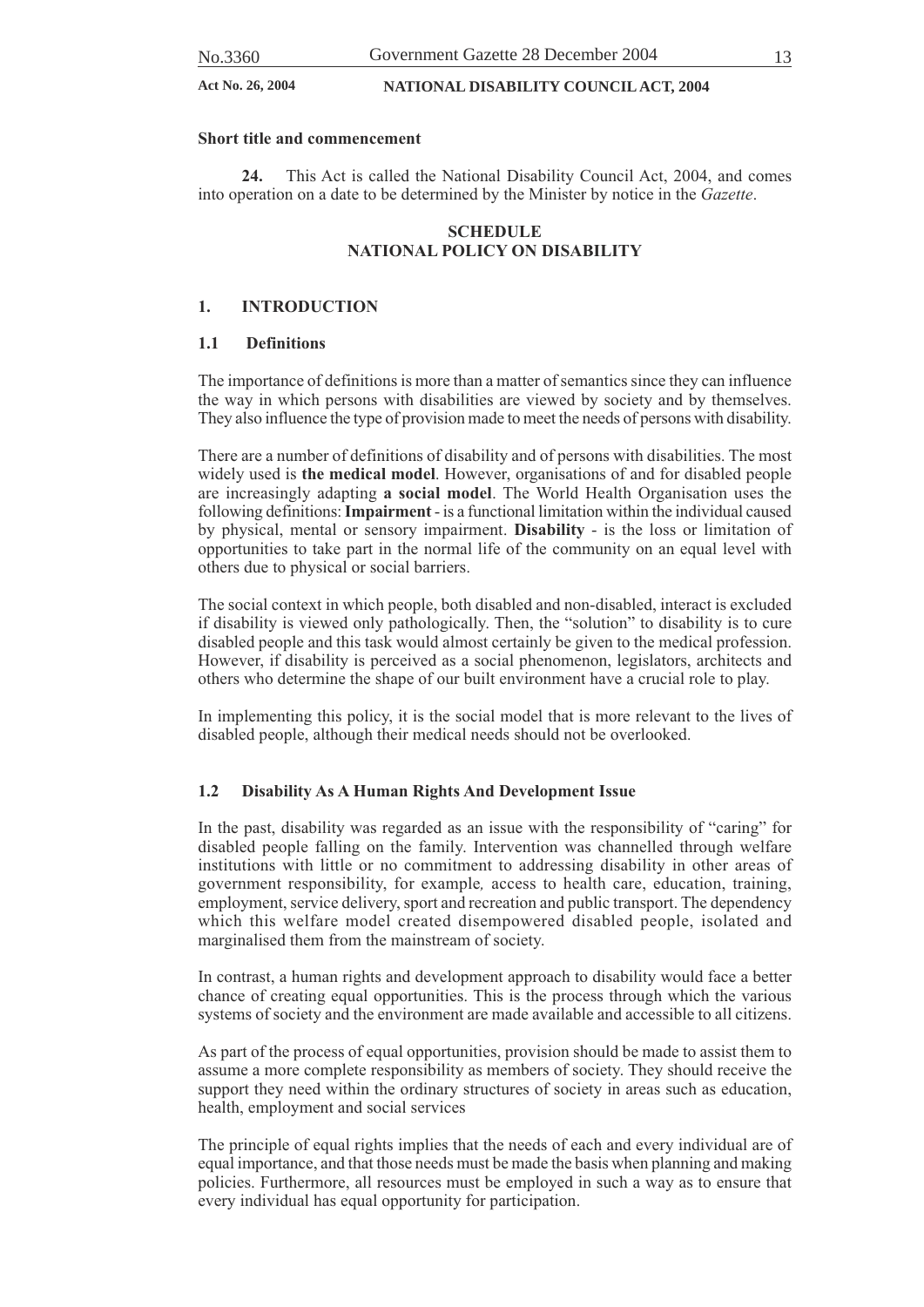#### **1.3 Declarations Of The United Nations**

The Government of the Republic of Namibia accepts the principles of participation, integration and equalisation of opportunities, defined by the United Nations in the World Programme of Action Concerning Disabled Persons and The Standard Rules on the Equalisation of Opportunities for Persons with Disabilities. These principles shall serve as leading guidelines and also form the basis for the implementation of the National Policy on Disability. These principles are also stated in the Declaration on the Year of Disabled Persons (1981). The National Policy shall also represent the policy referred to in Article 2 of ILO Convention No. 159 on the Vocational Rehabilitation and Employment of Disabled Persons.

The Government further accepts the principles incorporated within the following declarations which proclaimed the necessity of protecting the rights and assuring the welfare and rehabilitation of the physically and mentally disadvantaged: Universal Declaration of Human Rights, the International Covenants of Human Rights, the Declaration of the Rights of the Child, the Declaration on the rights of Mentally Retarded Persons, and the Declaration on Social Progress and Development.

#### **2. AN INTEGRATED NATIONAL DISABILITY POLICY**

#### **2.1 The Vision**

**The Government of the Republic of Namibia dedicates itself to strive for the creation of a "Society for All" based on the principles of the Standard Rules on the Equalisation of Opportunities for Persons with Disabilities. The Government declares to commit itself to the principles and policies outlined in this document**

The concept of a society for all, encompassing human diversity and the development of all human potential, can be said to embody, in a single phrase, the human rights instruments of the United Nations.

In a society for all, the needs of all its citizens constitute the basis for planning and policy making. The general systems and institutions of society should be made accessible to all its citizens. By accommodating the needs of all its citizens in its structures and functions*,* a society mobilises all their potential into strengthening its development*.*

The ultimate goal in development is an inclusive *Society For All* which recognises and values individual difference*s* and acknowledges common humanity and equality. The low level of understanding of disability issues, and the exclusion of persons with disabilities from the development process, necessitates the need to develop programmes focusing specifically on disability. These programmes would help to raise awareness, change attitudes, promote equal opportunities, and find creative and practical means of adapting society to meet the needs of all its citizens including those who are disabled. Moreover people with disabilities are a natural and integral part of society and in the interest of society as a whole, should have equal opportunities to contribute their experience, talents and capabilities to national and international development.

Nation-building towards a *Society For All* where all citizens can participate in a single economy can only take place if persons with disabilities are included in the development process.

This is strengthened by the Constitution of Namibia which clearly outlines the fundamental human rights and freedoms due to all Namibian citizens. Concomitantly, Article 10 on Equality and Freedom from Discrimination states that, "all *persons shall be equal before the law"* and that *"no person may be discriminated against on the grounds of sex, race, colour, ethnic origin, creed or social or economic status".*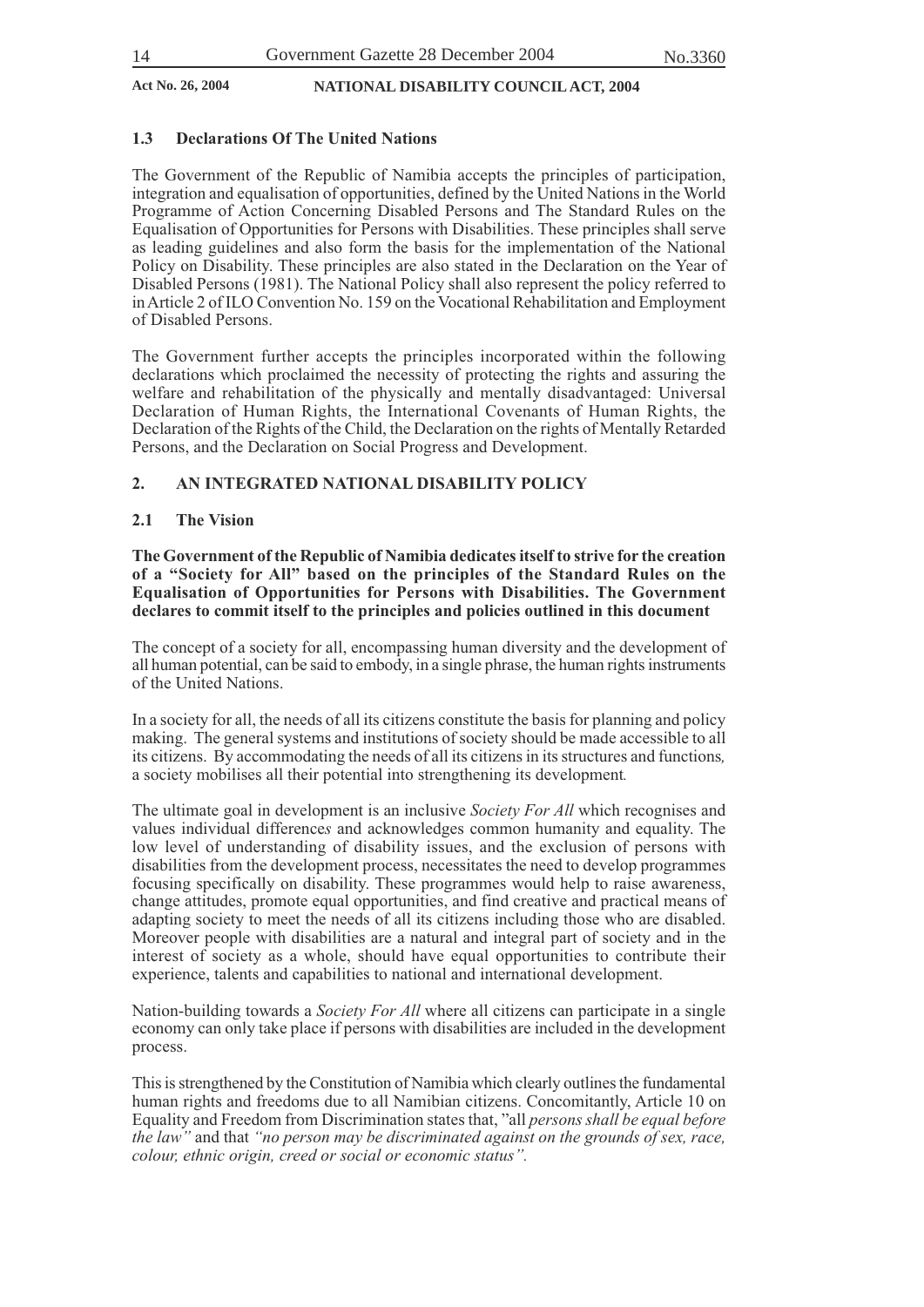#### **2.2 The Mission**

The mission is **to improve the quality of life through enhancing the dignity, wellbeing and empowerment of persons with disabilities**.This shall be done by enabling them to achieve the essentials of life that is, equality, full participation, independence and self-determination through ensuring the following prerequisites: recognition of rights, prevention of causes, rehabilitation, support and universal accessibility.

### **2.3 Development Objective**

The objective is to achieve a full social integration of disabled people in society. This will be achieved by, *inter alia*, providing and making accessible the following areas: rehabilitation services, education, training and employment as well as making changes in the environment to enable disabled people to lead more independent and meaningful lives.

### **2.4 General Principles**

The Government will give priority to enable disabled people to take charge of their lives by removing barriers to full participation in all areas thus enabling them to reach a quality of life equal to that of their fellow citizens. This will be achieved by the "**equalisation of opportunities"** through which the various systems of society and the environment, such as, services, activities, information and documentation are made accessible to all, and in particular to persons with disabilities. Furthermore, there should be direct participation by disabled people in the planning, implementation and evaluation of activities affecting them.

To reach a society for all an ongoing and dynamic process of mutual adaptation will be necessary. It involves on the one hand persons with disabilities living according to their own wishes, choice*s* and abilities and on the other hand, society demonstrating its support by taking specific and appropriate steps to ensure equalisation of opportunities.

Moreover, persons with disabilities do not form a uniform group of people all needing the same assistance. Therefore, definitions and classifications should not have the effect of separating or excluding them from society, but point to their individual needs and to ways in which they can gain access to, for example, services to enable them to fully participate in society.

When implementing the disability policy the Government will follow the basic guiding principle of **integration**. All services and programmes shall aim at integrating disabled persons into existing social and economic structures rather than segregating them into parallel environments.

Therefore, a coherent and comprehensive policy on disability should aim at the following:

- to prevent or reduce the occurrence of physical, intellectual, psychical or sensory impairments and permanent functional limitation or disability;
- to assist and support persons with disabilities to reach and maintain their optimal human potential;
- to make the various systems of society and the environment, such as services, activities, information and documentation available and accessible to all citizens in formats they can understand, for example, Braille for blind people and sign language for deaf people who use this form of communication.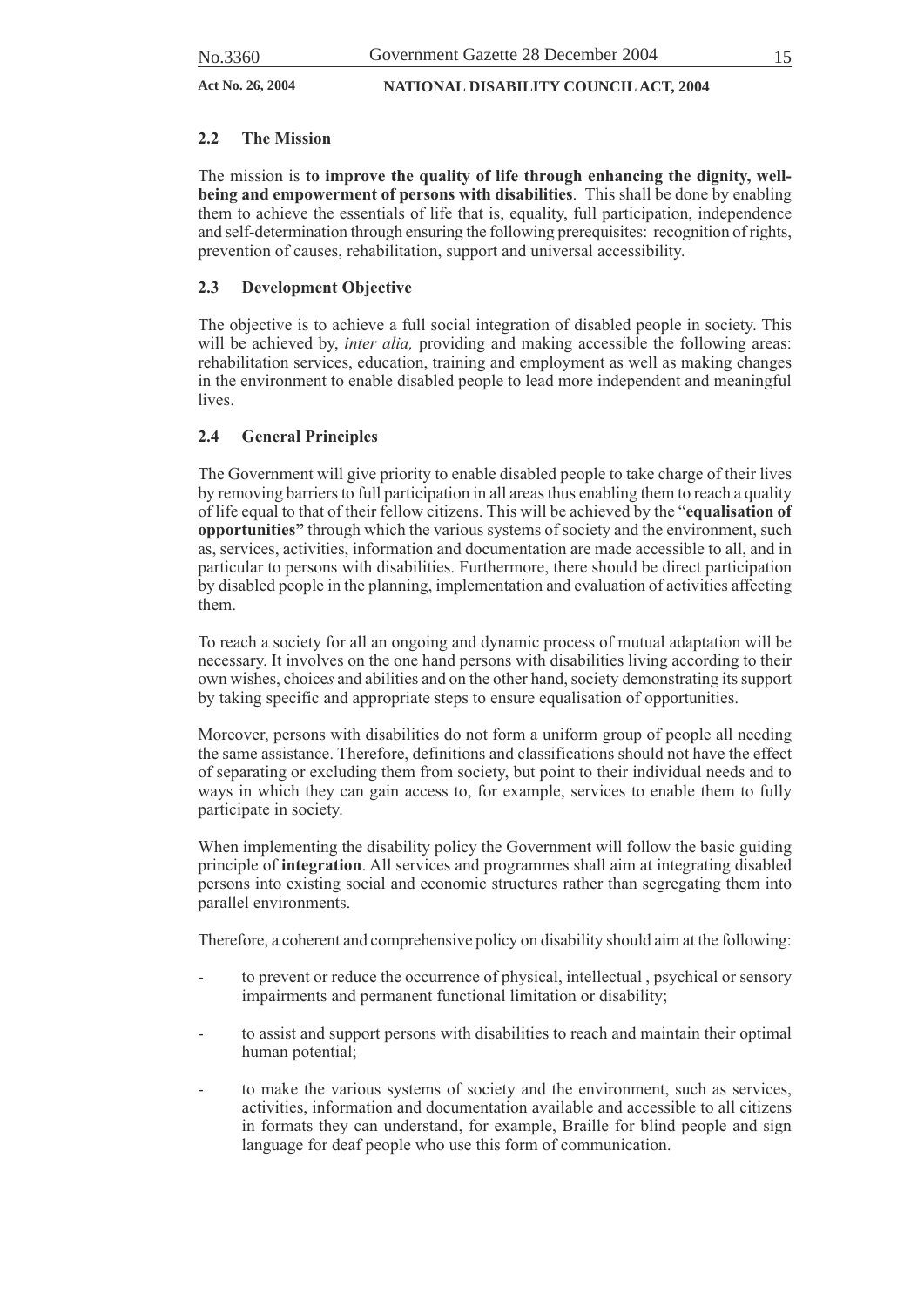#### **2.5 Special Target Groups**

#### **2.5.1 Women with Disabilities**

In many areas women have been discriminated against and subjected to cultural, social and economic disadvantages. This as a result has impeded their access to, for example, education, training and employment. The state shall ensure that disabled women have equal opportunities to participate in all aspects of life equal to that of their fellow citizens.

#### **2.5.2 Children with Disabilities**

Parents of children with disabilities shall be provided with information about services available so that they can make informed decisions about the needs of their children in cases where these children cannot do so themselves.

Early intervention, such as early stimulation and education shall be provided to children as early as possible in order to prevent developmental disabilities.

The state shall ensure that children with disabilities have equal opportunities and equal access to education, sports and recreation and all other services in the community such as health care. Boys and girls shall have equal rights.

#### **2.5.3 Elderly People with Disabilities**

The state shall develop a national strategy to ensure that elderly persons with disabilities do not fall out of society, but remain integrated and are given the rehabilitation and support to enable them to continue participating within their communities.

#### **2.5.4 Disabled People Living in Rural Areas**

The state shall ensure that people with disabilities in rural areas are part of the national development programmes. The Community Based Rehabilitation (CBR) programme will inter alia address issues of persons with disabilities and their families living in rural and urban areas. Emphasis will be made on the rehabilitation and reintegration of disabled ex-combatants.

#### **3. KEY AREAS**

The Government will pursue a coherent, global and comprehensive policy in co-operation with disabled persons and the organisations of and for them. This policy is aimed at all areas in society, but the following key areas need special attention in achieving a "Society For All" and an "Equalisation of Opportunities".

#### **3.1 Raising Awareness**

The state will design and promote programmes for raising awareness and changing public attitudes towards persons with disabilities. These will entail, *inter alia,* their needs, rights, potential and contribution in society.

#### **3.2 Prevention, Early Intervention and Health Education**

The prevention of disability and the provision of rehabilitation are seen as part of a comprehensive integrated health care system. The Government shall ensure that the prevention of disabilities as well as the specific needs of persons with disabilities are considered at all levels of the health care system. Furthermore, all its citizens including persons with disabilities, are to be provided with effective and equal medical care based on their individual needs.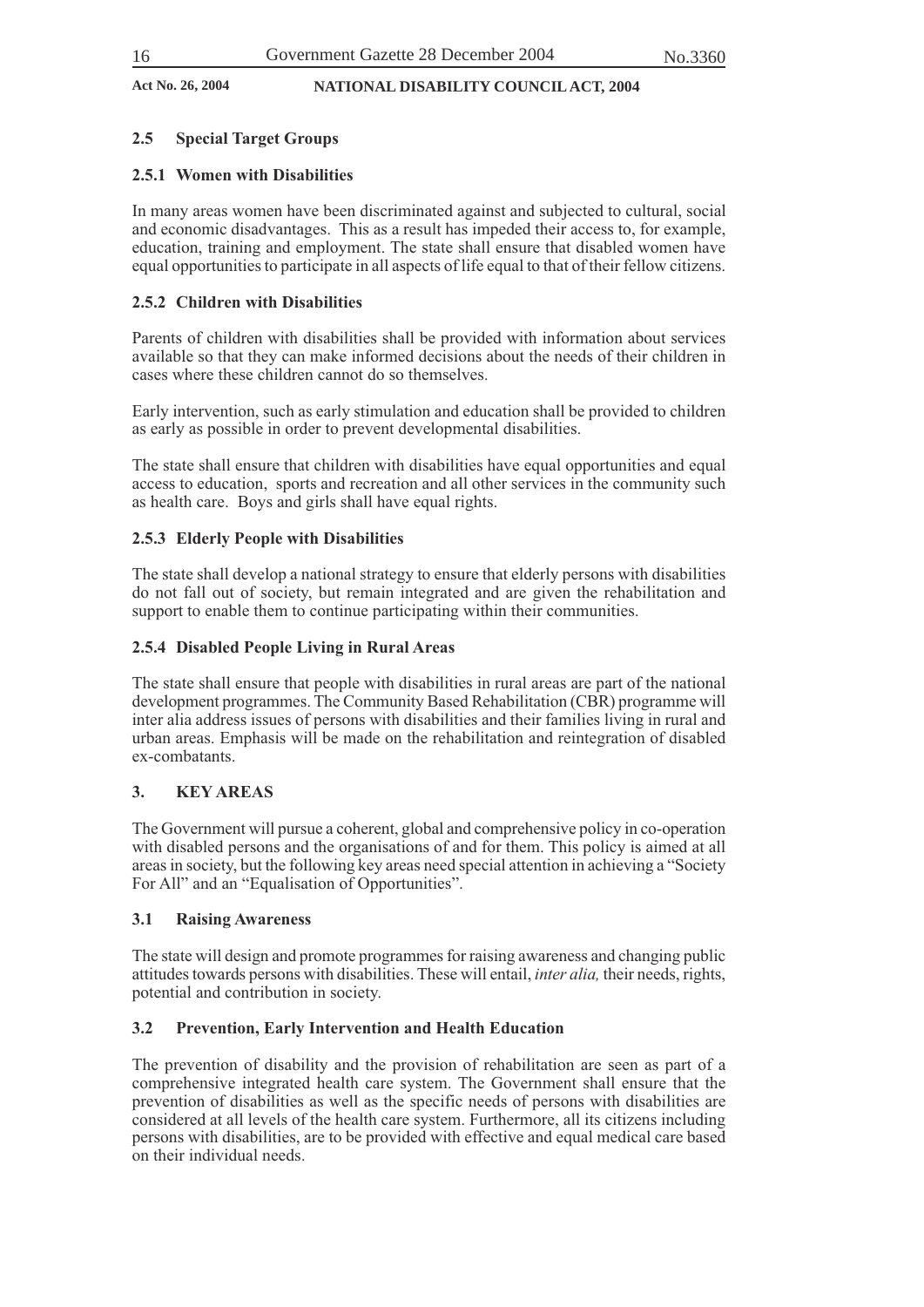The state will design, develop and strengthen early intervention programmes to prevent impairments and disabilities. These will include *inter alia* improvements in primary health care, immunisation activities, hygiene, nutrition and occupational health and safety.

Health education shall aim at educating people about health and social issues as well as helping people to develop the ability to make informed decisions about their own health. It shall include information about institutions which can offer support to persons with disabilities.

### **3.3 Treatment, Therapeutic Aids and Orthopaedic Technical Services**

The state shall ensure the development and supply of support services, including assistive devices for disabled people in order to minimise the consequences of the disability and to increase their level of independence.

All persons with disabilities shall have full access to rehabilitation*,* therapeutic aids and orthopaedic technical services within their communities as part of a Community-Based Rehabilitation programme. Their families, where possible, will be informed and involved in these rehabilitation programmes.

The medical rehabilitation programme shall include the provision and supply of appropriate prostheses, orthoses and technical aids.

### **3.4 Environmental Accessibility**

The state shall develop mandatory standards and guidelines to make the physical environment accessible to all disabled people. This will include all public buildings and facilities, for example, transport, telecommunication, sport and recreation facilities.

The state shall ensure that architects, construction engineers and others who are professionally involved in the design and construction of the physical environment, have access to the disability policy and the requirements for making places accessible to disabled people.

#### **3.4.1 Access to Information**

The state shall ensure that persons with disabilities and, where necessary , their families and/or other persons who may be entrusted, have access to full information on: their rights, diagnosis, medical records, and available services and programmes pertaining to their disability as well as those services which are generally available to the general public.

The state shall develop strategies to make information services and documentation accessible to all persons with disabilities. This information will also be available in formats that can be used and understood by people with hearing, visual and other communication needs.

#### **3.5 Education**

#### **3.5.1 Children**

The Government shall ensure that children and youths with disabilities have the same right to education as non-disabled children. Education for all can only be achieved if all children have access to schooling. Assessment, active intervention and specialised services will be provided for those with special needs within the regular education system. Parents of these children shall be actively involved at all levels of the educational system.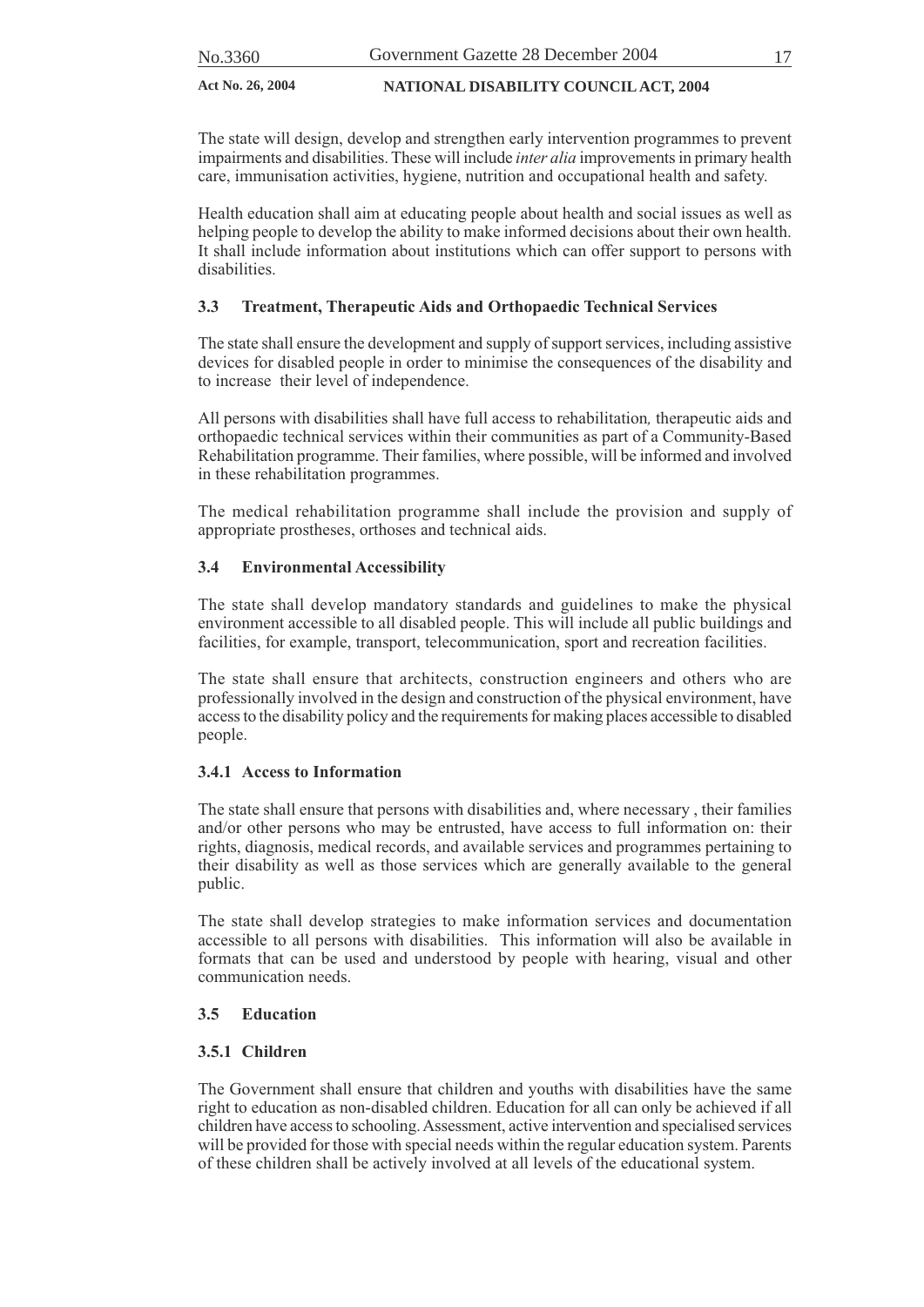The provision of education shall be based on the fundamental principles of inclusive education which demand that all children shall be taught together, whenever possible, regardless of individual differences or difficulties they may have. This process of inclusion entails developing the capacity of the regular school system to enable it to meet the diverse educational needs of all children.

The Government shall ensure that inclusive schools recognise and respond to the diverse needs of their students by accommodating the different styles and rates of learning; and ensuring quality education to all through appropriate curricula, organisational arrangements, teaching strategies, resource use and partnership with parents and communities.

The assignment of children to special schools or special classes within a school on a permanent basis, shall be the exception and not the rule. This shall only be the case where it is clearly demonstrated that education in regular schools cannot meet a child's educational, psychological and social needs. These special schools should be of equal standard and be closely linked to the mainstream education systems and curriculum.

#### **3.5.2 Adult Education**

The aim of adult education will be to eliminate illiteracy, which forms a preventable handicap for many Namibians.

Particular attention shall be paid to the role of adult education, including people with mental disabilities and/or learning difficulties. Adult education shall provide a maximum range of opportunities for people with disabilities, including those in rural areas. It will include training in basic skills such as reading and writing, as well as specialised education.

The particular needs of elderly people with disabilities shall be taken into account and they shall be encouraged to participate in adult education programmes.

#### **3.6 Vocational Guidance and Training**

The state shall ensure through the National Vocational Training Act 1994 that all vocational training programmes and facilities are integrated and made accessible to all persons with disabilities.

#### **3.6.1 Guidance**

Vocational guidance shall provide information about different occupations to enable persons with disabilities to make informed decisions when choosing an occupation according to their interests and abilities.

#### **3.6.2 Vocational Training**

Vocational training and rehabilitation shall be directed at helping people with disabilities to obtain or retain employment, to advance in their career and thereby facilitate their integration or reintegration into society. The state shall ensure that vocational rehabilitation services are equally developed in rural and urban areas.

Vocational training and rehabilitation shall:

- be open to all disabled people irrespective of their disability. The aptitudes of the individual person will be taken into consideration before allocating them to a training programme;
- cover all types of activities in order to increase the range of choices for the people concerned and as far as possible be adapted to developments in the labour market;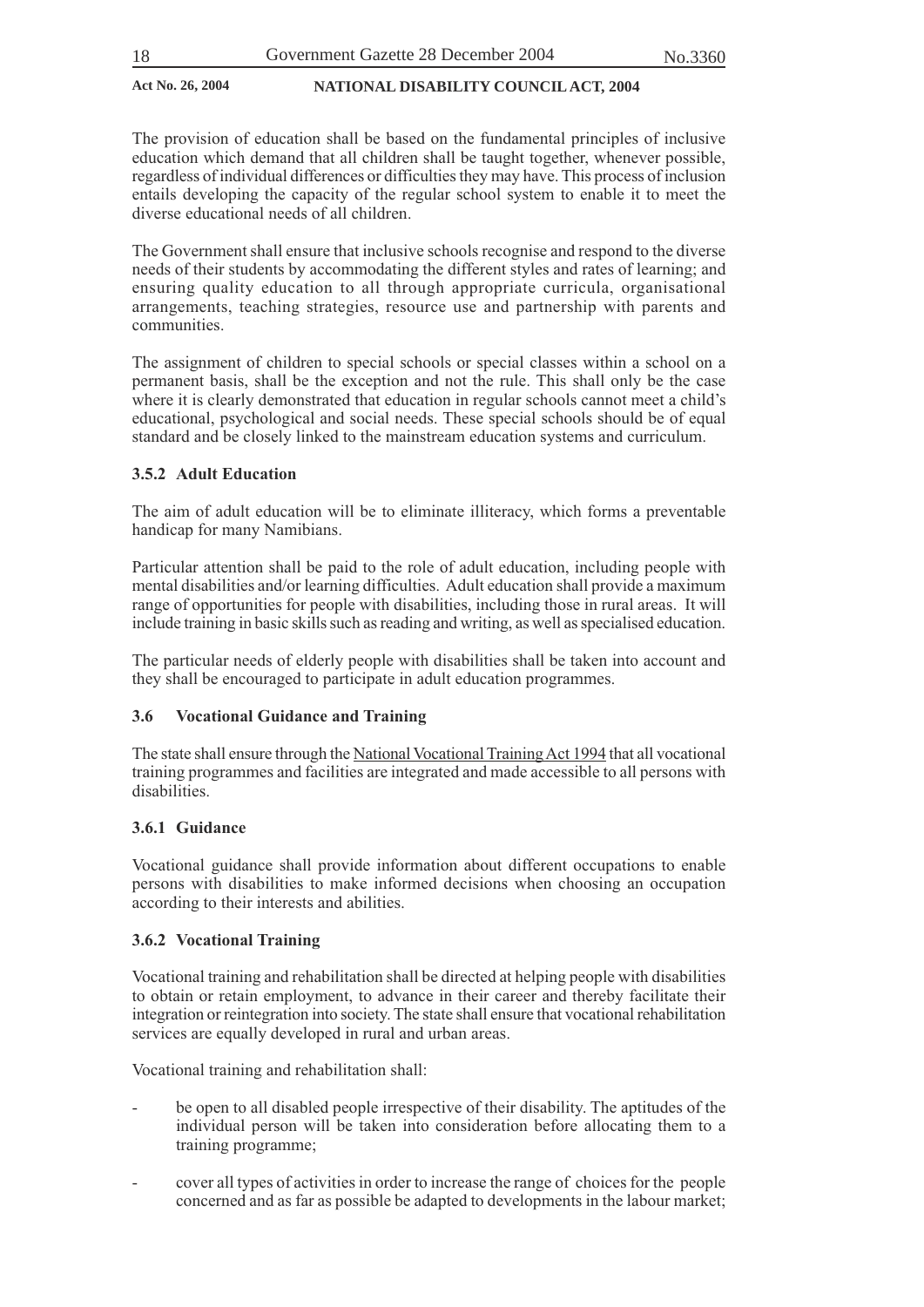- be provided with the necessary adaptations in existing public and private services and institutions which provide vocational skills training to non-disabled persons in both urban and rural areas;
- encourage both formal and informal sectors in employment to provide options for youth and adults with disabilities.

#### **3.7 Employment**

The Government's employment policy is based on the principle of equal opportunity for all its citizens. The state shall ensure that persons with disabilities have equal opportunities for a productive and gainful employment in the labour market .

An affirmative action programme when developed should ensure that persons with disabilities have equal employment opportunities and are equitably represented in a workplace. This will include the identification and elimination of employment barriers and making reasonable accommodation to the limitation of disabled people. Persons with disabilities will be provided with technical aids and assistive devices which they need to perform their job.

In order to ensure equality of opportunity in employment for people with disabilities, measures shall be taken to combat all forms of discrimination in obtaining and keeping a job and in remuneration and career prospects. Therefore, the state shall ensure that labour related legislation does not discriminate against persons with disabilities and will ensure that obstacles to their employment are removed.

To permit the fullest possible vocational integration of people with disabilities, whatever the origin, nature, and degree of their disability, and thereby promote their social integration and personal fulfilment, measures shall be taken to enable them to work, whenever possible, in an ordinary working environment as salaried employees.

#### **3.7.1 Sheltered Employment**

Sheltered employment shall be provided to people who, because of their disability or special needs are unable to obtain, keep, or cope with the demands of a job in a competitive labour market. This will take form of sheltered workshops and/or work centres. These will also prepare them, as far as possible, for employment in the open labour market.

Sheltered employment shall be subject to the general supervision by competent authorities, and workers with disabilities in sheltered workshops shall have an adequate contractual status which takes into account the need for personal assistance and development. This shall take form of a normal employer/employee relationship and remuneration.

#### **3.8 Social Integration and the Environment**

#### **3.8.1 Sign Language**

The state shall promote and strengthen the position of Namibian Sign Language in order to encourage and strengthen communication amongst deaf people who use this form of communication and between deaf and hearing people. The state shall ensure that interpreter-services with qualified sign language interpreters are developed to facilitate appropriate communication between deaf and hearing people.

#### **3.8.2 Braille**

The state shall ensure that information available to the general public is also converted into Braille and in large prints for blind and/or partially sighted people respectively.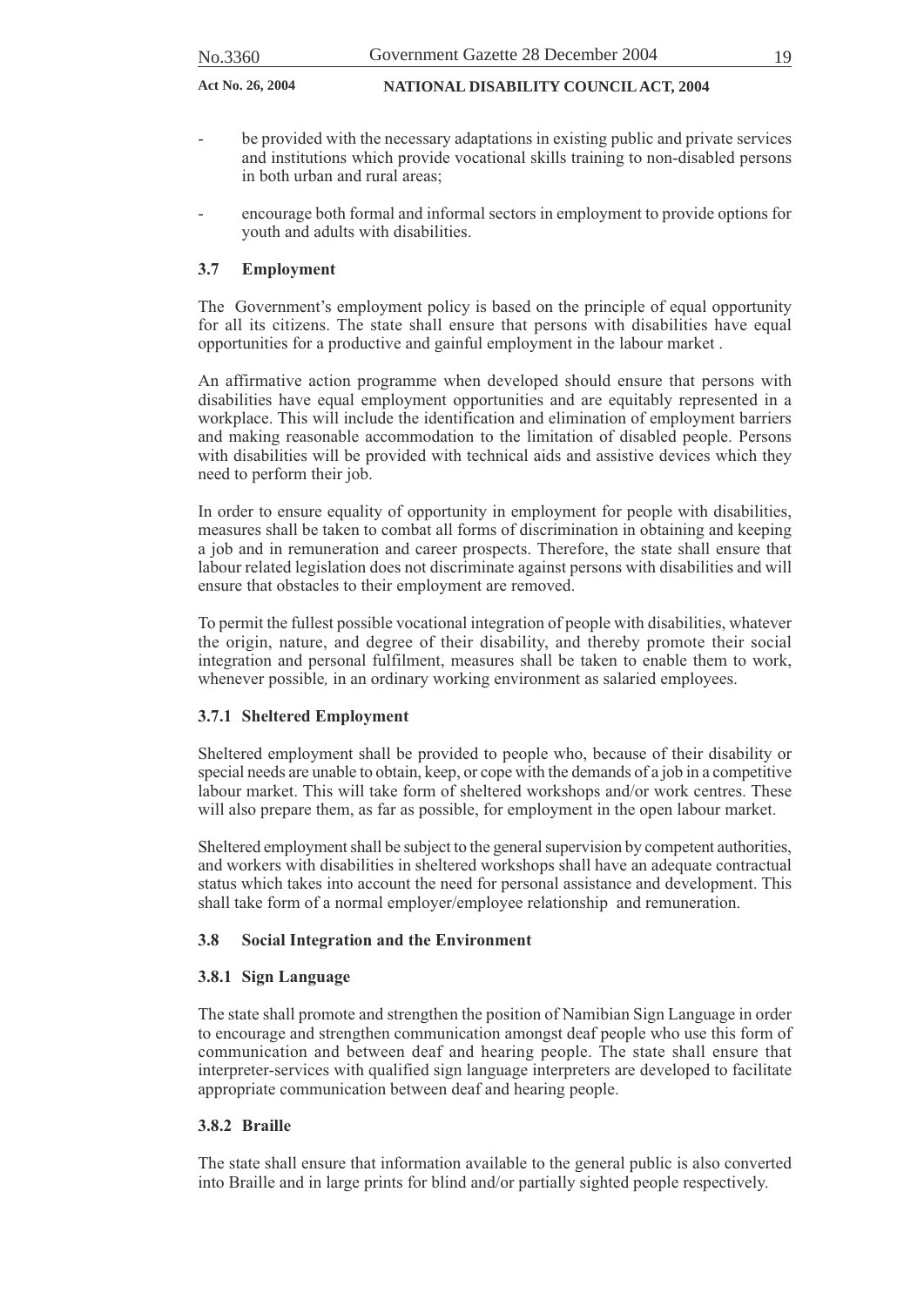#### **3.8.3 Culture, Religion, Recreation and Sports**

The state shall support*,* promote and ensure that disabled people have access to cultural events and activities countrywide and at all levels.

The state shall encourage religious authorities to make their facilities and activities accessible to all disabled people.

The state shall ensure that public sports*,* recreation facilities and events are made accessible to disabled people.

The state shall initiate and support the development and integration of sports for disabled people within the national sports development programme. This will enable them to qualify for international competitions.

#### **3.8.4 Social Welfare and Housing**

The state shall ensure that adequate allowances and pensions are allocated to all persons who are entitled to this, including adults and children with disabilities.

The state shall enforce occupational health and safety regulations to ensure that workers are adequately protected.

In the planning and development of public housing schemes, the state will ensure that provision of and access to housing for persons with disabilities are made.

#### **3.8.5 Transport, Traffic and Road Safety**

Adequate transport facilities are essential in giving people with disabilities greater independence and choice in travelling. Therefore, public transport authorities shall:

- recognise that everybody has a right to public transport;
- facilitate travel opportunities for passengers with disabilities by designing or adapting the various systems of public transport, as well as the traffic infrastructure to the needs of persons with disabilities;
- ensure that a policy on road and traffic safety is developed to educate and prevent road accidents.

#### **3.9 Social, Economic and Legal Protection**

In order to develop personal autonomy and economic independenc, persons with disabilities shall have the right to receive social security and to have a decent standard of living.

The exercise of basic legal rights of disabled people shall be protected, including being free from discrimination. In cases where people with disabilities are partially or totally unable to administer their own property, they shall be provided with legal protection in a form of a guardian or legal assistant.

#### **3.10 Training of Personnel**

The Government accepts its responsibility in ensuring the adequate training of personnel at all levels involved in the planning and provision of services for persons with disabilities. In particular, teacher training curriculum will address special educational needs in regular classrooms to the national pre-service and in-service teacher training.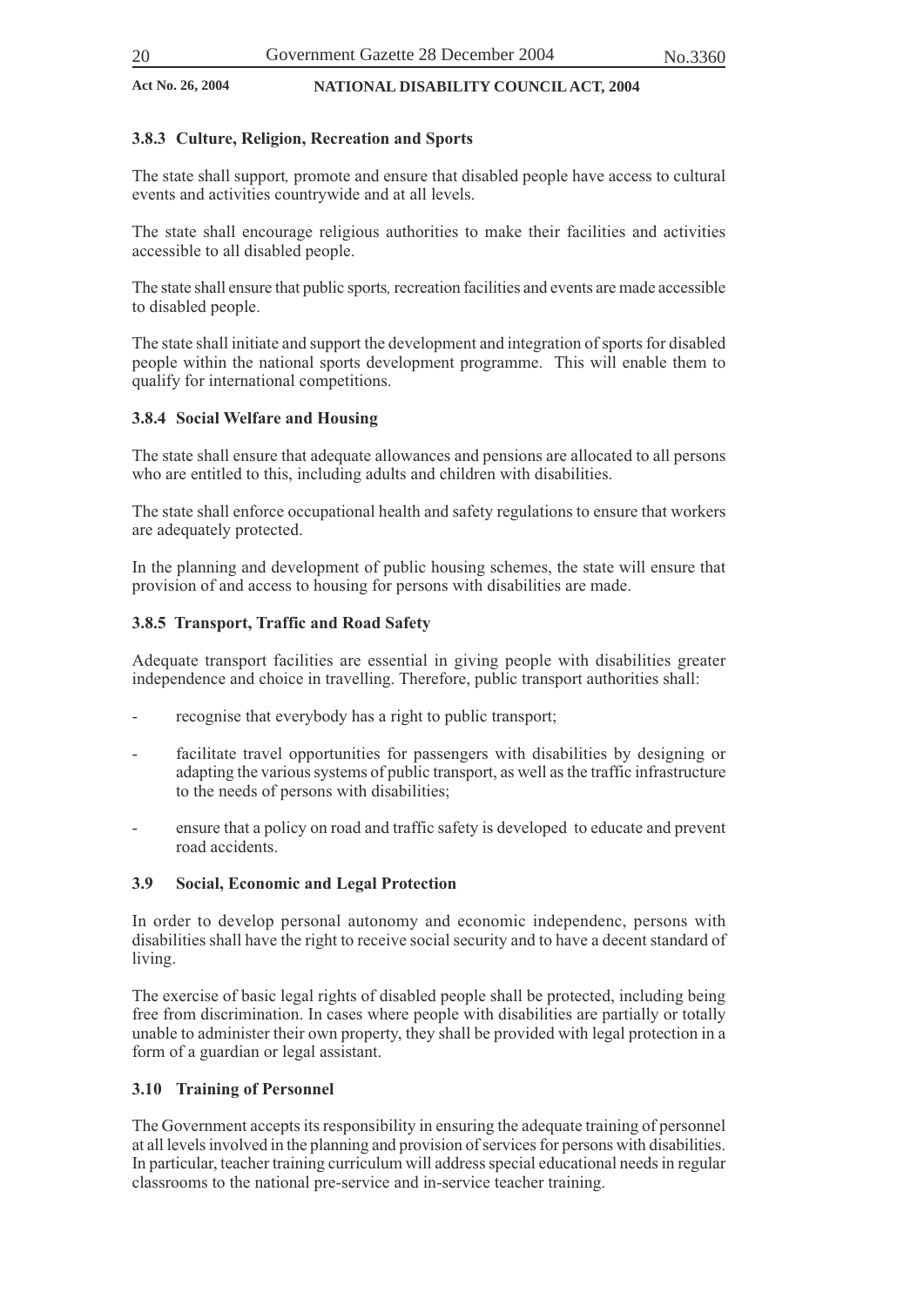Comprehensive information about the various needs of all disabled people shall be included in the curriculums of various professionals for example, health workers, social workers, teachers, community workers and mid-level personnel.

#### **3.11 Information, Statistics and Research**

The Government acknowledges the responsibility for the collection and dissemination of information about the needs and rights of disabled people.

The Government shall initiate and support research about the social*,* economic and living conditions of disabled people*.*

When a new national census is carried out, it will include data on persons with disabilities. The results will be used in the national planning of all disability related programmes and services such as rehabilitation, communication services, integration and equalisation of opportunities.

To be able to ensure a successful prevention of disabilities, in depth studies shall be conducted on the nature and prevalence of causes, types and frequencies of disabilities.

#### **3.12 Family Life and Personal Integrity**

The state shall promote the full participation of persons with disabilities in family life. It shall promote their right to personal integrity and ensure that the laws do not discriminate against them with respect to their sexuality, marriage, and parenthood.

Persons with disabilities are particularly vulnerable to abuse and violence within the family, community and in institutions. The state shall ensure that measures will be taken to prevent abuse and violence against them*.* Adequate counselling and support services shall be provided for those who become victim*s* of violence or abuse.

#### **3.13 Organisations of and for Persons with Disabilities**

The Government recognises the right of organisations of and for persons with disabilities to represent them at national, regional and local levels as well as their role in identifying needs, evaluating services, advocating change and raising awareness.

To this end, the Government shall endeavour to encourage and support the formation and strengthening of such organisations in view of the vital role they play.

#### **3.14 International Co-operation**

The Government shall initiate the establishment of contacts with international bodies involved in disability issues as well as the United Nations and its specialised agencies. All relevant conventions, treaties and agreements pertaining to disability and rehabilitation of persons with disabilities shall be studied in order to eventually ratify and accede to such agreements.

The Government shall ensure the inclusion of disability aspects in all forms of international co-operation.

#### **4. STRATEGIES FOR IMPLEMENTATION**

**The following strategies are important tools for the implementation of this policy. The designated ministries will, in practical terms, support these strategies by programmes and projects whose implementation can bring about the intended goals. The extracts of the different objectives from the designated ministries' development plans are in line with this policy's objective and the guiding principle of full social integration and equalization of opportunities, respectively.**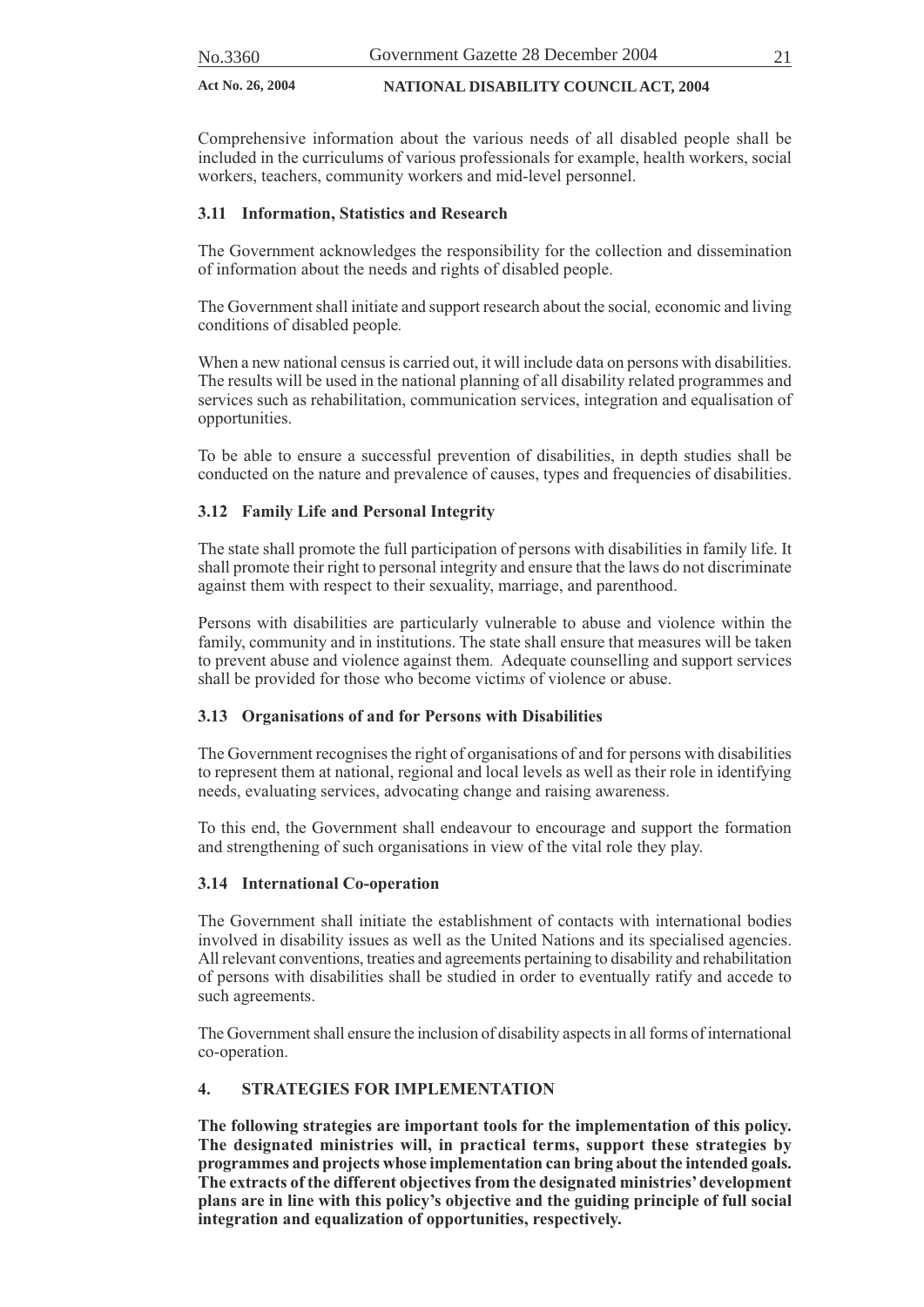The financial and human resources allocated to the provision of essential services to Namibians are fragmented and scattered under several ministries. Consequently, each ministry tends to have a too thin operational level staffing to respond to the needs of the local population. Therefore there is the need to pool the resources of different ministries and to organise them adequately so as to optimise the use of the total number of public services staff. Such organised pooling would enable the government to render much more extensive and intensive services to all Namibians, including persons with disabilities. The needs of and services to people with disabilities should not be treated separately by creating duplicating service structures.

Each ministry carrying the main responsibility for the co-ordination of action plans in a particular area, shall ensure that all other governmental bodies and non-governmental organisations are involved in these plans.

In addition to the assigned responsibilities, **all** government ministries should make their information and documentation accessible to disabled people and in particular to those with sensory loss in formats they can understand. For example, for blind and partially sighted people, this information should be converted into Braille and in large prints respectively or made available on audio tapes.

#### **4.1 Legislation**

The Government shall combat discrimination against persons with disabilities through legislation. This will help in the achievement of full participation and equality for persons with disabilities.

The needs of all disabled people should be incorporated in all existing and new legislation dealing with education, employment, building codes, sports and recreation, housing, transportation, telecom / communication and all other sectors serving the public.

### **4.2 Financing the Execution of the Policy**

The Government shall ensure that a sufficient budget is allocated for all disability-related programmes and services aiming at the rehabilitation, full social integration and equalisation of opportunities for persons with disabilities.

#### **4.3 Policy-Making and Planning**

The Government shall ensure that disability aspects are included in all relevant policymaking and national planning activities. The leading principle is that persons with disabilities and their needs shall be incorporated into the general development plans and not be treated separately.

The various ministries listed below have been assigned designated areas and given the responsibility of implementing this policy. However, all government ministries and agencies should take immediate steps in including disability issues into their overall development plans. The co-ordinating ministry shall ensure that the implementation of such plans is effected.

#### **4.3.1 National Planning Commission (NPC)**

In achieving its objective of "..rehabilitation of disabled people.." the National Planning Commission will (in collaboration with all ministries) have to carefully scrutinise all the different ministries' plans and programmes to ensure that they include the needs of disabled people before acknowledging and approving them.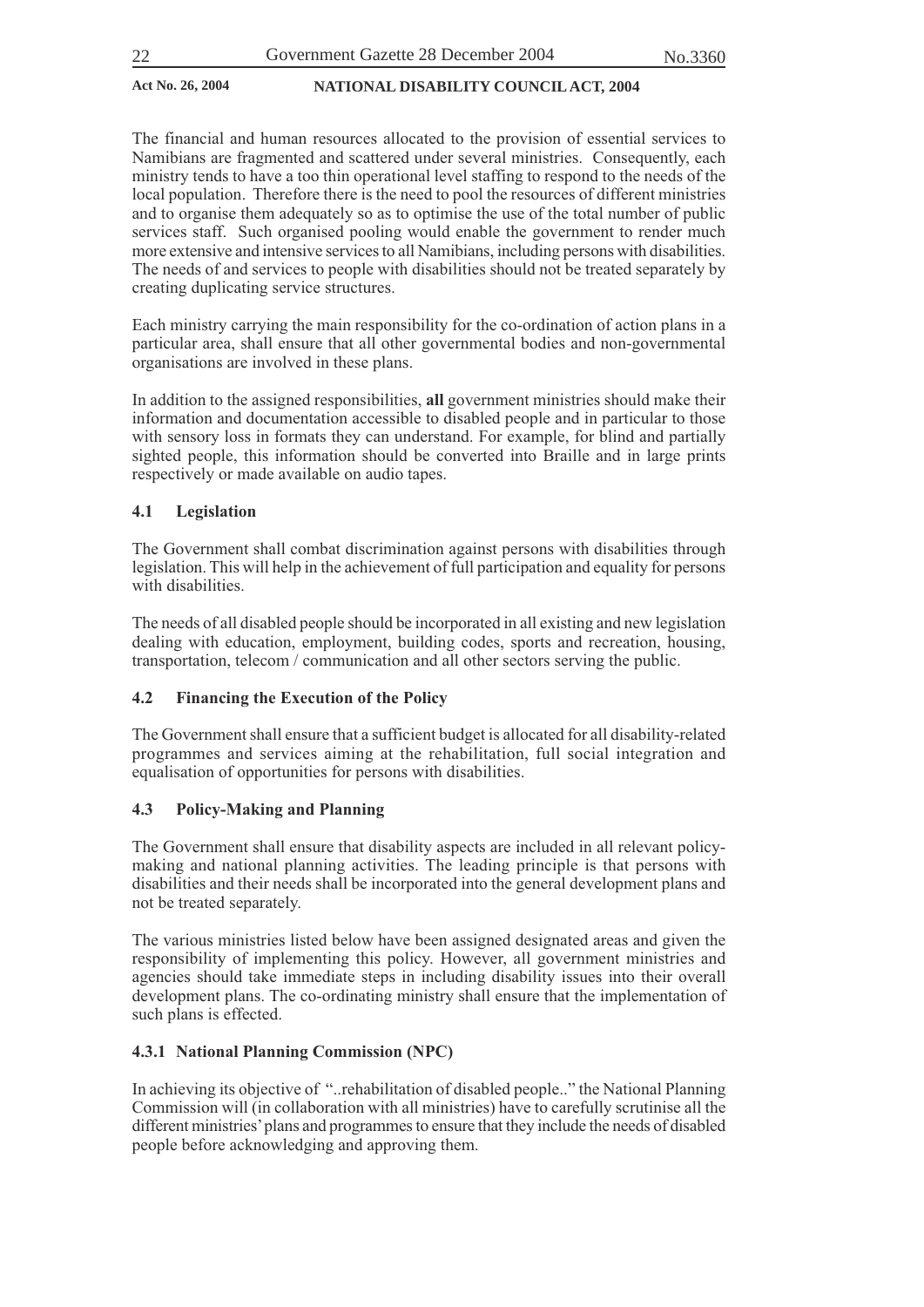#### **4.3.2 Ministry of Lands, Resettlement and Rehabilitation (MLRR)**

One of the objectives of this ministry is "The rehabilitation of disabled people by way of mobilising and organising them into groups that strive for skill training and the creation of employment and self-sufficiency in the production of material wealth". Therefore, when implementing this policy, this ministry will be responsible for taking the lead role in the co-ordination of awareness raising programmes and campaigns in collaboration with the Ministry of Information and Broadcasting (MIB). Other key roles will include:

- Training of personnel in co-operation with all ministries and training institutions
- Supporting of and co-operation with organisations of and for persons with disabilities
- Maintaining International co-operation (in collaboration with NPC)
- Promoting and Implementing Community-Based Rehabilitation programmes
- Reporting, monitoring and evaluation in collaboration with the National Council on Disability.

#### **4.3.3 Ministry of Health and Social Services (MHSS)**

The main objective of this ministry to is "to improve the health status of the Namibian population through the provision of relevant preventive, promotive, curative and rehabilitative health services, which are affordable and accessible to all Namibians". To fulfil this objective and in implementing this policy all these services should be made accessible to disabled people.

The Directorate of Social Services is responsible for Disabled Person's Grants and Blind Person's Grants that often are the only source of income to disabled people. The coverage and accessibility however need to be revisited and improved. Additionally, it is the social and health workers who are the most common channel for people with disabled people to access various societal and welfare services. Furthermore, specialised health, social welfare and technical support services such as counselling, physiotherapy etc. and the provision of orthopaedic equipment are also the responsibilities of the MHSS. The financial and human resources allocated to the provision of essential social welfare services are however fragmented and scattered under several ministries. These resources need to be reorganised to make the optimum use of resources available.

#### **4.3.4 Ministry of Basic Education and Culture (MBEC)**

The ministry's objective is.... "to ensure that basic education is received by all Namibians" when implementing this policy and to fulfil the aforementioned objective, the ministry should make provision of an inclusive education for all Namibian children including those who are disabled. This process of inclusion will entail developing the capacity of the regular school system to enable it to meet the diverse educational needs of all children. Furthermore, in co-operation with the MLRR the ministry should promote and strengthen the position on Namibian Sign Language.

#### **4.3.5 Ministry of Higher Education, Vocational Training, Science and Technology (MHEVTST)**

At post basic level the Ministry's intention is "to strive for a balance between academic technical and vocational education and training". The ministry will ensure that all these different disciplines and facilities are made accessible to persons with disabilities when implementing this policy. The higher education and vocational guidance and training will co-operate with the MBEC and the Ministry of Labour (ML) respectively.

#### **4.3.6 Ministry of Youth and Sports (MYS)**

In fulfilling the ministry's objectives of providing and facilitating "the process of youth employment"..."skills training.." and ..."enterprise activities.." the ministry should make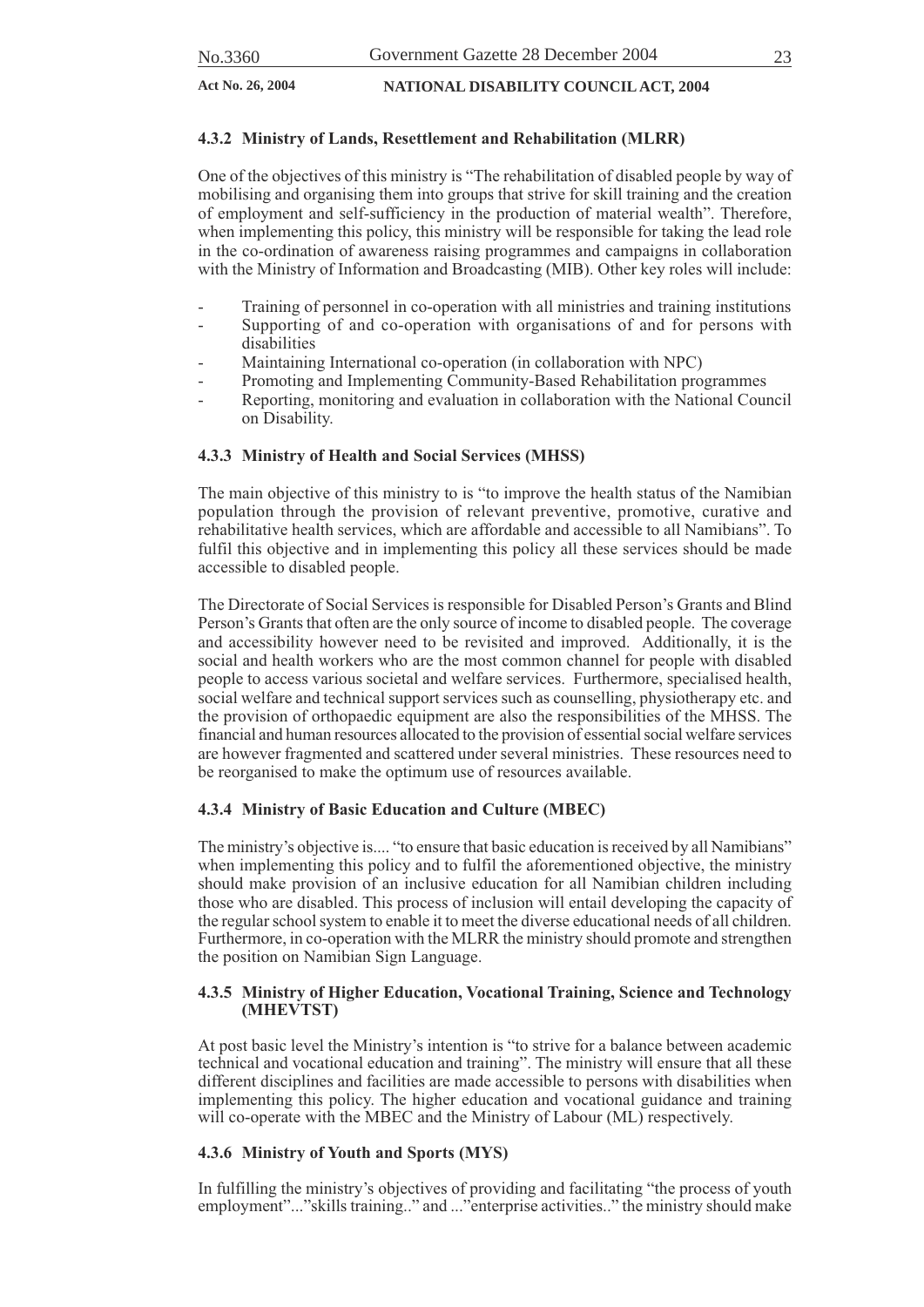all these areas accessible to disabled people. This will be in collaboration with the MBEC and MLRR, as well as with the Ministry of Environment and Tourism (MET).

#### **4.3.7 Ministry of Regional and Local Government and Housing (MRLGH)**

#### Regional Councils

One of the objectives states that, "..establish a system of Regional Planning Advisory Committees - representing communities, the private sector, local authorities and regional ministerial offices - to advise Regional Councils.." This committee should also include disabled people or their representatives so that their needs can be included when handling the development planning matter.

#### Local Authorities

One of the objectives states that, Ò... develop new, and upgrade existing service extensions in Towns, Villages and Settlement Areas, based on a comprehensive needs survey.." This survey should include the different needs of disabled people and their families.

#### **4.3.8 Ministry of Labour (ML)**

Labour and employment sector objectives are multi-faceted. Two of the objectives include

a) ".. employment promotion both in formal and informal sectors.."

b) "..establishment of a comprehensive and up-to-date labour market information system.." Both objectives should include disabled people. Objective (b) should also monitor the number of disabled people in the labour force and the type of occupations they are involved in. As part of the human resources development programmes provision should be made to include sheltered employment for those disabled people who qualify for it.

#### **4.3.9 Ministry of Works, Transport and Communication (MWTC)**

Transport sector's overall goal is to "... ensure the availability of safe, effective and efficient transport services in the different transport modes..." In implementing this policy, the ministry should ensure that public transport is made accessible to disabled people.

Telecommunications - one of the objectives is "..expand the telecommunications network to improve customer access and increase the customer base..". The other is "..train more personnel in areas where professional skills are required.." Telecommunications should make their services accessible to disabled people, and for those with sensory loss they should introduce the technology which is currently used in Europe and the USA.

Furthermore, personnel should be brought in and trained. Some public telephones should be at a level which is accessible for wheelchair users.

#### **4.3.10 Ministry of Information and Broadcasting (MIB)**

This ministry's main objective is ".. to maintain a vigorous mass media system which is capable of serving as a catalyst for nation-building and development". To fully achieve this objective the ministry will have to implement this policy by ensuring that disabled people have access to the media, especially those with sensory loss. For example, the inclusion of subtitles and sign language for deaf or hard of hearing people. In collaboration with the MLRR and other ministries it will also be involved in raising awareness about the different needs of disabled people.

#### **4.3.11 Ministry of Justice (MJ)**

The development objective of this ministry is "to ensure the existence of legal justice throughout the country and which would benefit all Namibians.." Therefore in implementing this policy, the ministry has a vital role of ensuring that disabled people are given advise about the Namibian legal system generally and information on how to seek and qualify for legal aid. This information should also be readily available to people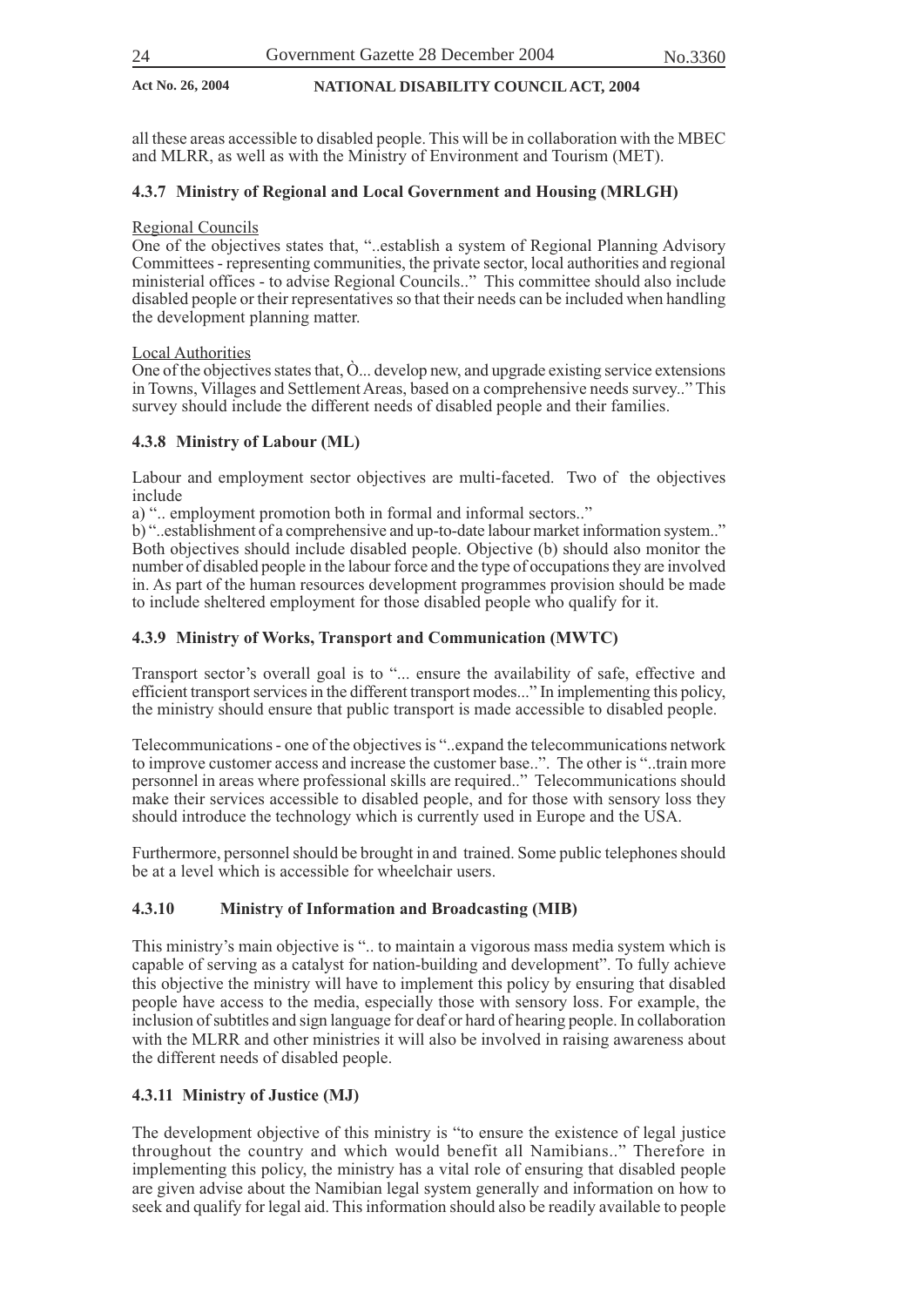with sensory loss. For example, for those who are blind or partially sighted information should be available in Braille and in large prints respectively. This information should also be made available to deaf and hard of hearing people, especially when requiring legal assistance. Furthermore, trained sign language interpreters should be made available in courts for deaf people who use this form of communication.

#### **4.3.12 Department of Women Affairs (DWA)**

One of the general objectives is "..create more awareness on the needs, issues, concerns and roles of women in the process of development..". In implementing this policy there should be an inclusion of women with disabilities in all development programmes.

#### **4.3.13 Ministry of Finance (MF)**

This ministry, in addition to its other functions, has major roles in "..policy-making, economic management and resource allocation. To this end, the ministry in co-operation with the NPC, will finance the execution of this policy.

#### **4.4 Communication and Co-ordination**

The Government shall strengthen the co-ordination, co-operation and communication amongst all governmental and non-governmental bodies dealing with health, education, vocational training, employment, social services and other relevant areas in society; the aim is to ensure a general development towards the equalisation of opportunities for people with disabilities in Namibia. Links and co-ordinating procedures have to be established between various bodies, departments, regional and local authorities, families and voluntary organisations.

The Government acknowledges the advisory role of the representatives of organisations of and for people with disabilities as invaluable in the planning, implementation and evaluation of services; and in the programmes and strategies relevant to the needs and lives of disabled people.

The Government shall ensure that different national policies related to disability are taken cognisance of by the responsible ministries and that their implementation is coordinated.

#### **4.5 Community-Based Rehabilitation**

The Government will adopt a Community-Based Rehabilitation (CBR) as the main strategy for the implementation of programmes on prevention, rehabilitation, integration and equalisation of opportunities for persons with disabilities. CBR is a strategy within community development which aims at rehabilitating, socially integrating, and providing equal opportunities for all disabled people. Rehabilitation of persons with disabilities will be considered as a basic right for all those who need it; it is an important prerequisite to attaining full participation and equality within their societies and communities.

Whilst committing itself to the CBR strategy, the Government recognises that there will always be a need for institutional-based rehabilitation. Specialised institutions shall be seen as support services to the communities. They shall only be established and supported as a result of documented needs within the communities when no other solution can be found.

The Government believes that inclusive education and community-based rehabilitation represent complementary and mutually supportive approaches to serve those with special needs. By adopting CBR as a strategy, the Government further strengthens its principle of decentralisation of programme-implementation.